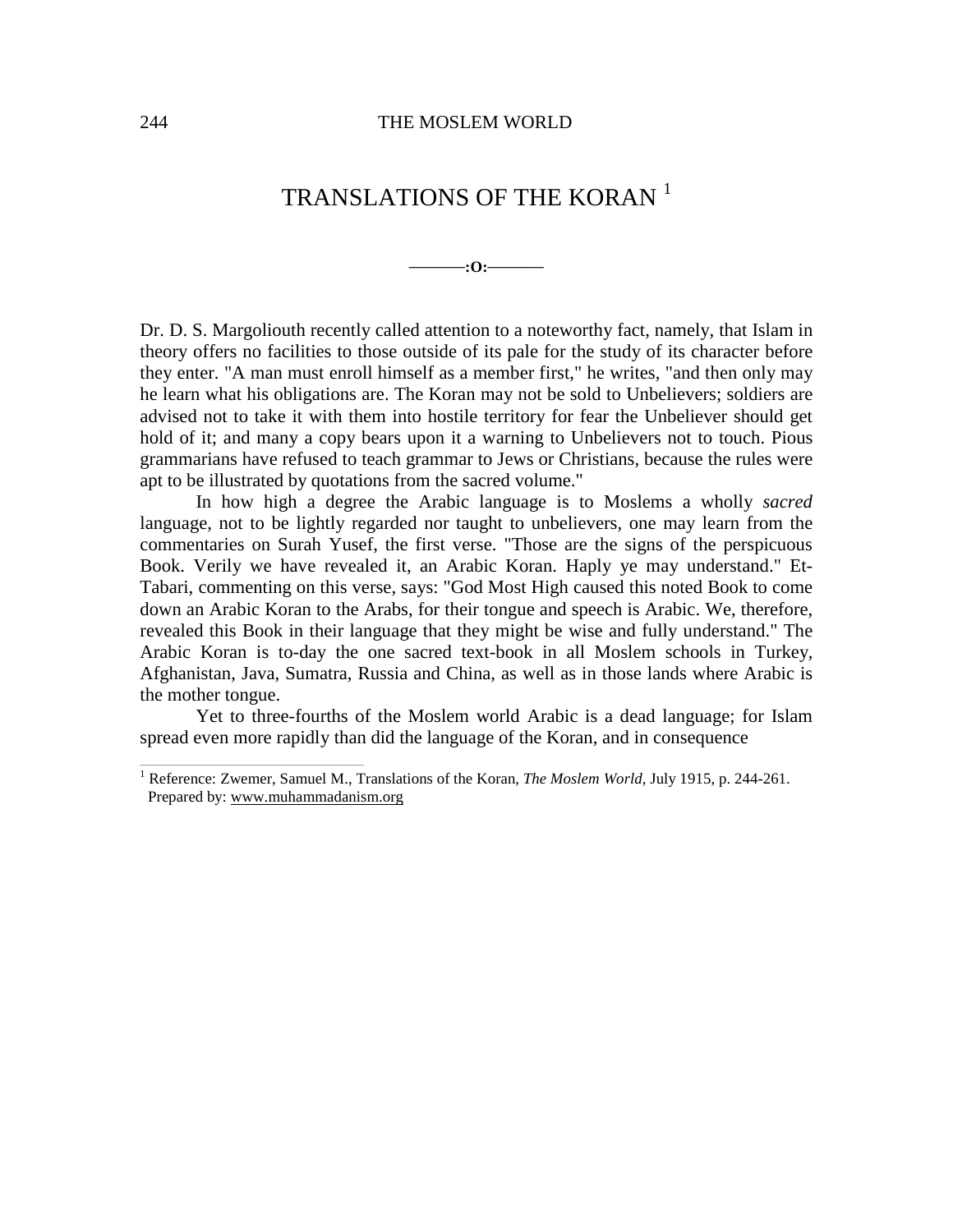the Moslem world of to-day is polyglot. The chief literary languages of the Moslem world next to Arabic are Persian, Turkish, Urdu and Bengali. In all of these, and in other languages, there is a large Moslem religious literature—dogmatic, mystic and controversial. Yet the question whether the Koran itself might be translated into other, languages has always been contested by the orthodox party. It is true that Mohammedans have themselves prepared a number of translations, or running comments on the sacred text, as interlinear notes, but such copies of the Koran are expensive and rare. An interesting correspondence was carried on in the columns of the *Orient and Occident*\* a few years ago between Sheikh Mohammed Hasanein El Ghamrawy, a student at Oxford, and the editors, in regard to this question. The former laid down the chief reasons why the Koran was not translated into foreign languages by Moslems in the earlier days, and, secondly, what had been the motives that led to its translation into Persian, Urdu and Turkish in recent times. He speaks of the translations of the Koran as having been adopted rather as a preventive measure than to propagate the faith. It was intended, he says, "to keep the religion of Islam from losing its hold on countries where Arabic is little known." Islam has never had its Pentecostal gift of tongues. Before our Lord Jesus Christ gave the Great Commission, the Old Testament had already been translated into Greek, and to-day the list of the Bible Societies includes versions in four hundred and fifty-six tongues: the complete Bible in a hundred and twelve languages, the New Testament in a hundred and eleven more, and at least one book of Scripture in two hundred and thirtythree other languages.† This list includes every language, and even every important dialect spoken in the Moslem world. The Bible, in contrast to the Koran, has this unique quality, that it can be rendered into all

<sup>\*</sup> *Orient and Occident*, Cairo, February, 1907.

<sup>†</sup> "Translations of the Bible," by Bernhard Pick, Ph.D., New York. American Bible Society. 1913. This volume contains a carefully compiled bibliography of 653 versions of the Bible, or parts of the Bible, which have been made since the invention of printing.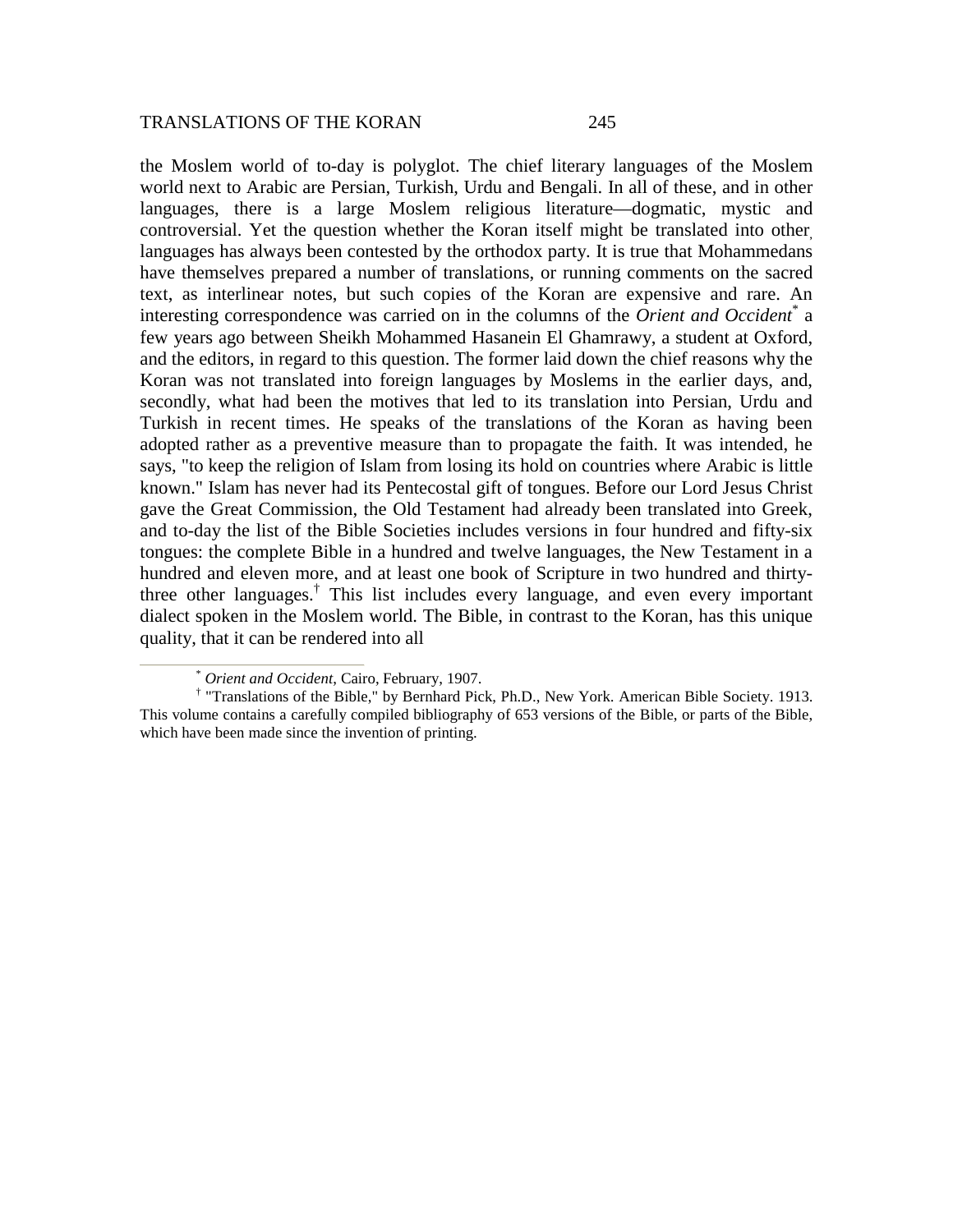the languages of mankind without losing its majesty, beauty, and spiritual power. The secret lies in the subject matter of the Scriptures.

"The Bible belongs to those elemental things—like the sky and the wind and the sea, like bread and wine, like the kisses of little children and tears shed beside the grave—which can never grow stale or obsolete or out of date, because they are the common heritage of mankind. This Book goes down to the root of our bitterest needs, our darkest sorrows."

The difficulty with the Koran is that it is in a sense untranslatable. To imitate its rhyme and rhythm is impossible. Its beauty is altogether in its style, and, therefore, necessarily artificial. For the sake of the rhyme unnecessary repetitions are frequently made, which interrupt the sense of the passage and sometimes even appear ridiculous in a translation. "The language of the Koran," says Stanley Lane-Poole, "has the ring of poetry, though no part of it complies with the demands of Arab metre. The sentences are short and full of half-restrained energy, yet with a musical cadence. The thought is often only half expressed; one feels the speaker has essayed a thing beyond words, and has suddenly discovered the impotence of language and broken off with the sentence unfinished. There is the fascination of true poetry about these earliest surahs; as we read them we understand the enthusiasm of the Prophet's followers, though we cannot fully realise the beauty and the power, inasmuch as we cannot hear them hurled forth with Mohammed's fiery eloquence. From first to last the Koran is essentially a book to be heard, not read." And elsewhere the same author says: "These early speeches of the Koran are short and impassioned. They are pitched too high to be long sustained. We feel that we have to do with a poet, as well as a preacher, and that his poetry costs him too much to be spun out. The words are those of a man whose whole heart is in his subject, and they carry with them even now the impression of the burning vehemence with which they were hurled forth."  $\dagger$ 

<sup>\* &</sup>quot;Report of British and Foreign Bible Society," 1913-14.

<sup>†</sup> Cf., Islam, 1903. P. 16.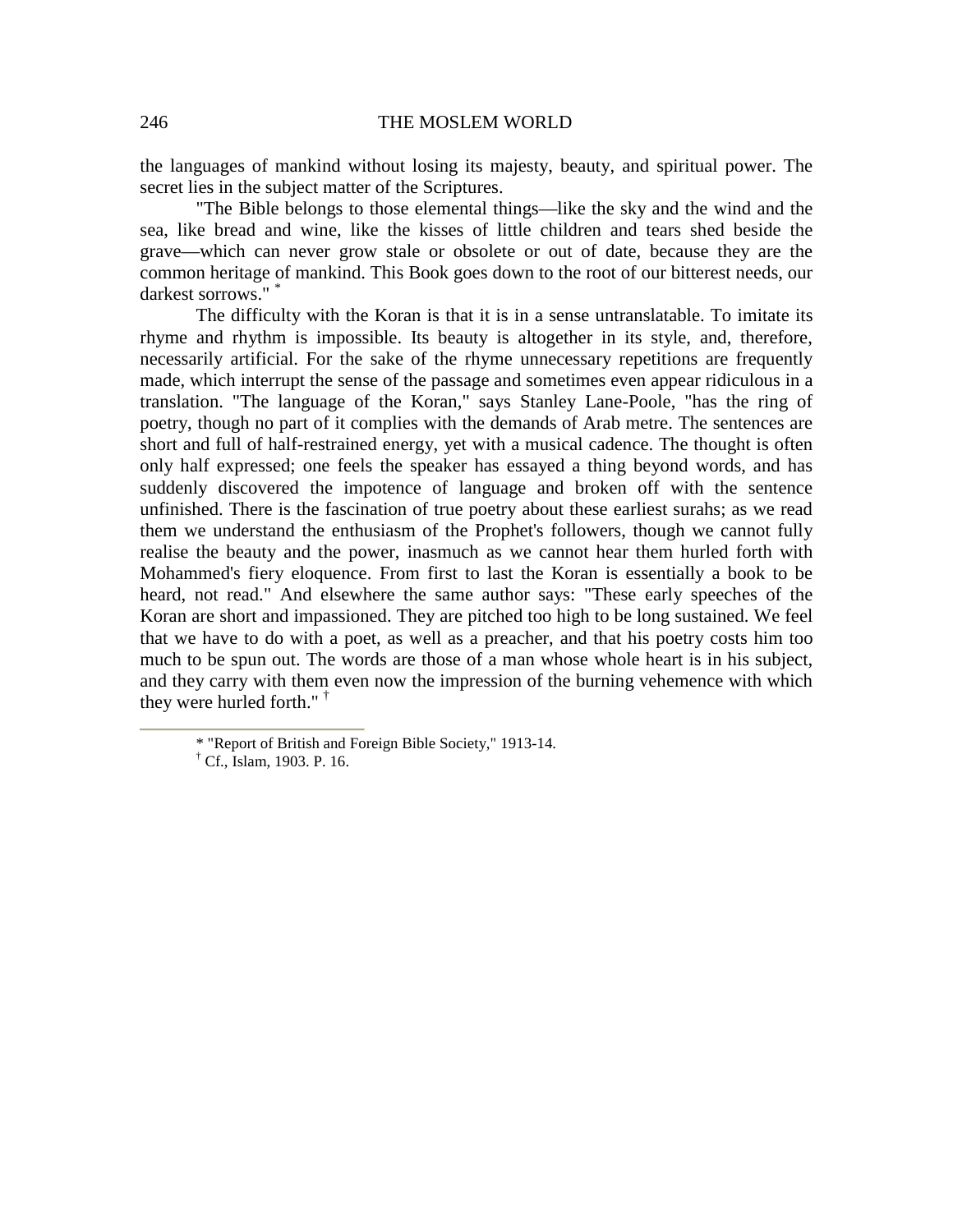It is this artificial character of the book which has baffled the skill of translators, and no translation will ever satisfy those who can read the original; for did *not*  Mohammed himself say, "I love the Arabs for three reasons: because I am an Arabian, because the Koran is Arabic; and because the language of the people of Paradise is Arabic, too." A story was recently current among Moslems at Peshawar that George Sale, on his death-bed, declared himself a Mohammedan, and asked forgiveness for having put forward such an incorrect translation of the Koran as he had made; and desired that all copies should be burned! (Perhaps our Indian friends were offended by his statement in the Preface to the Reader: "The Protestants alone are able to attack the Koran with success, and for them I trust Providence has reserved the glory of its overthrow.")

In attempting to give as complete a list as possible of the translations of the Koran, we will deal first with those in the languages of Europe—in nearly every case the work of non-Moslems—and then with Oriental versions by Moslems and missionaries.

# I.— TRANSLATIONS INTO THE LANGUAGES OF EUROPE.

The first translation of the Koran was due to the missionary spirit of Petrus Venerabilis, Abbot of Clugny (died 1157 A.D.). He proposed the translation of the Koran into Latin, and the task was accomplished by an Englishman, Robert of Retina, and a German, Hermann of Dalmatia. Although the work was completed in 1143, it remained hidden for nearly four hundred years, till it was published at Basle in 1543 by Theodore Bibliander. This version was afterwards rendered into Italian, German, and Dutch. A second Latin translation of the Koran was made by Father Louis Maracci in 1698 and published at Padua, together with the original text, explanatory notes, and refutations. Concerning this translation Sale says: "It is, generally speaking, very exact, but adheres to the Arabic idiom too literally to be easily understood." The notes, he adds, are valuable, but the refutations "unsatisfactory and sometimes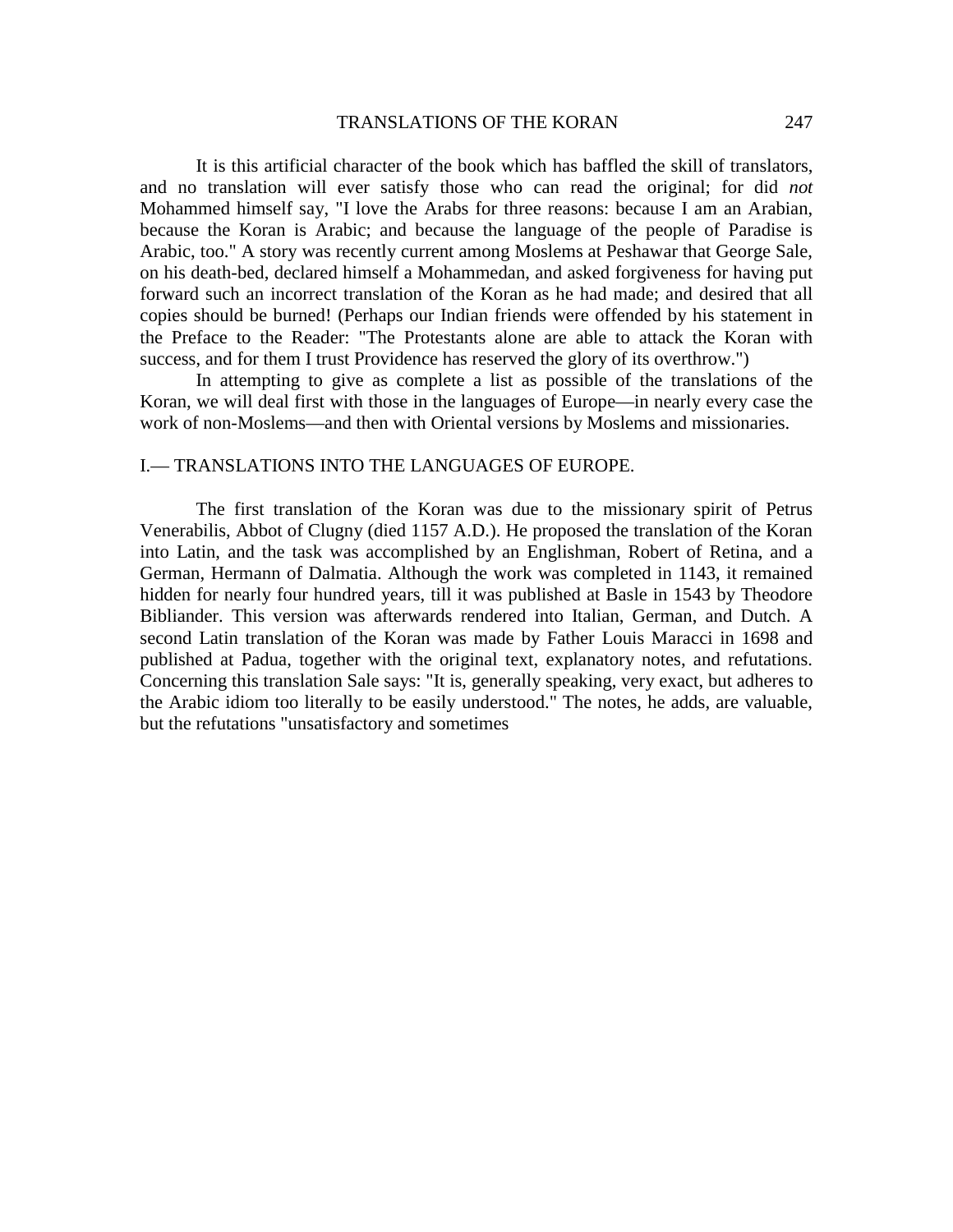impertinent." Later editions of Bibliander's text appeared in 1550, and 1721 (Leipzig). An Arabic-Latin Koran was also published at Leipzig in 1768 by Justus Fredericus Froriep, and another at Amsterdam in 1646.

Andrew Du Ryer, who had been French Consul in Egypt and had a considerable knowledge of both the Turkish and Arabic languages, first translated the Koran into French. This was printed at Paris in 1647. The version is, however, inaccurate, and contains frequent transpositions, omissions and even additions (Sale). Later and better French translations have followed: by Savary in 1783, and Kasimirski (Paris, 1st edition 1840, 2nd edition 1841, 3rd edition 1857). Both of these versions have been frequently reprinted in popular form. Another French version is that by G. Pauthier (Paris, 1852).

As far as I have been able to learn, there is no translation of the Koran into Danish or Norwegian. A Swedish translation, however, was made by C. J. Tornberg in 1874, but is said to be very inaccurate. J. T. Nordling wrote a prize essay for Upsala University on the Swedish translation in 1876.

A translation of one Surah, *El Mi'raj,* was made into Spanish in the thirteenth century at the request of Alphonso X., by his physician, Don Ibrahim, and a French rendering of this translation was made by Bonaventura de Seve. I. have not heard of a complete translation into Spanish, nor so far been able to trace a translation of the Koran into Greek, although the Greeks have been in closest touch with their Moslem neighbours for many centuries.

Early Hebrew translations are not unknown. We learn from the Jewish Encyclopedia that fragments of these translations are found in a Bodleian MS. (No. 1221); in a bookseller's list a volume in Hebrew is mentioned containing the Torah, the Targum and the Koran. A translation from Latin into Hebrew was made in the seventeenth century by Jacob b. Israel ha Levi, Rabbi of Zante (died 1634). In modern times a translation was made into Hebrew by Hermann Reckendorf and printed at Leipzig, in 1857.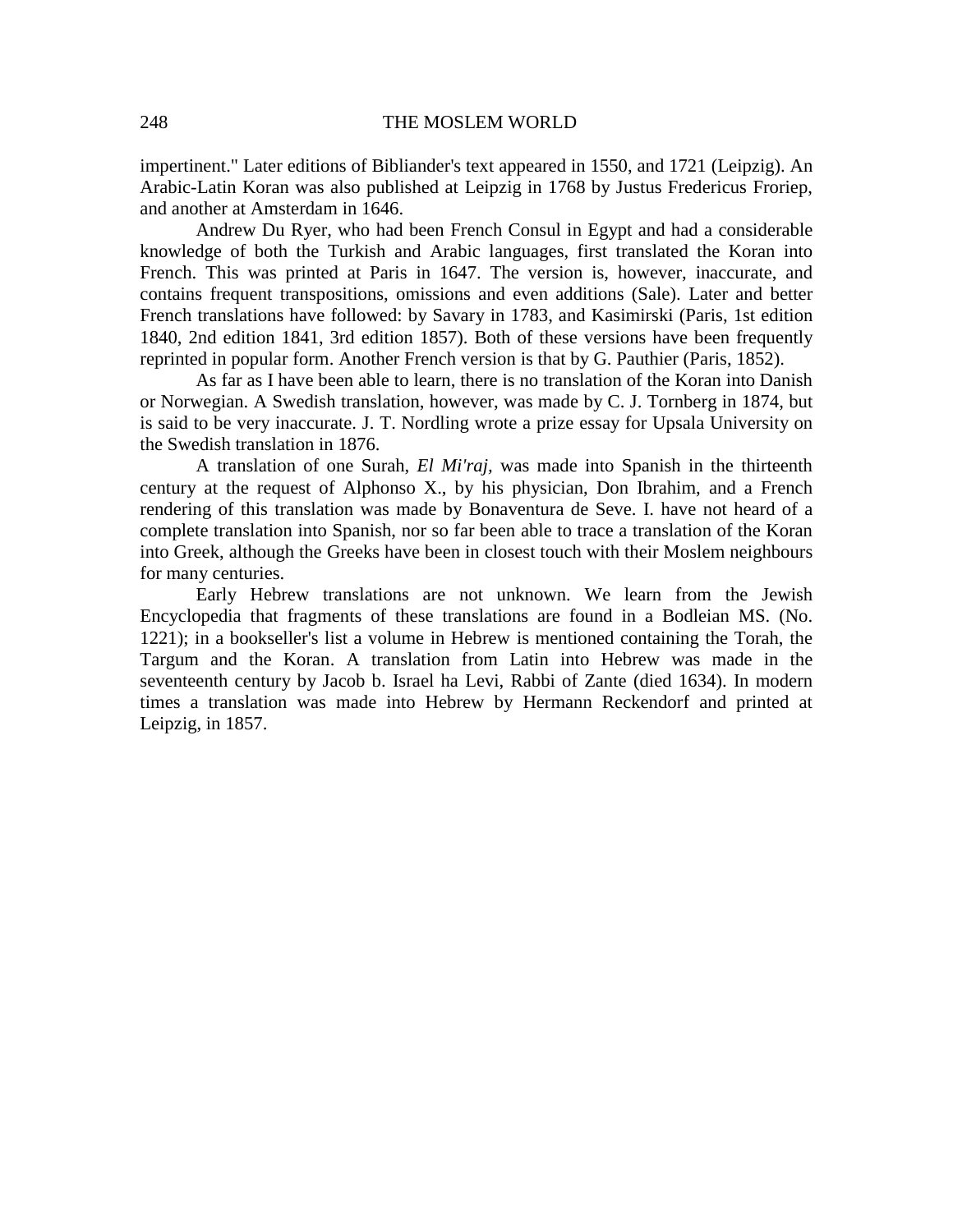The first German translation was made from the Latin. Other translations were made by Schweigger from the Italian version, at Nürnberg in 1616, and by Frederick Megerlin (Frankfurt, 1772). Sale's English version was translated into German by Theo. Arnold, and published at Lemgo (Germany) in 1746. The best known translations in German, however, are those by Boysen (1773), revised and corrected by G. Wahl in 1828, and the most recent one by Ullmann (1853), which has passed through many editions. But, according to Nöldeke, none of the German translations are equal to those which we have in English.

The first Dutch translation, "De Arabische Alcoran," was from Schweigger's version, and was printed at Hamburg in 1641. A later one was made by J. H. Glasemaker from Du Ryer's version (and is still more inaccurate), and was published at Leyden in 1658, and six later editions. The copy I possess is dated 1734, "Zijnde de zevende en laatste druk." Another translation is that by Dr. Keyzer, Professor of Mohammedan Law at Delft, published at Haarlem in 1860.

A Russian version appeared at St. Petersburg (Petrograd) in 1776.

An Italian version, "Alcorano di Macometto," was made by Andr. Arrivabene at Venice in 1547, but is very incorrect, as it is from the Latin version of Robert Retenensis (Bibliander). The most recent version in Italian is a diglot Koran by Aquilio Fracassi, Professor in the Royal Technical School of Milano (1914). The preface gives an account of earlier translations, and is followed by a brief summary of the chapters and an explanation of their titles.

As early as the fifteenth century Johannes Andreas, a native of Xativa in the kingdom of Valencia, who from a Mohammedan doctor became a Christian priest, translated not only the Koran, but also its glosses and the six books of the Sunna, from Arabic into the Arragonian tongue, at the command of Martin Garcia, Bishop of Barcelona and Inquisitor of Arragon.\* It is interesting

\* Sale's "Koran," p. vii.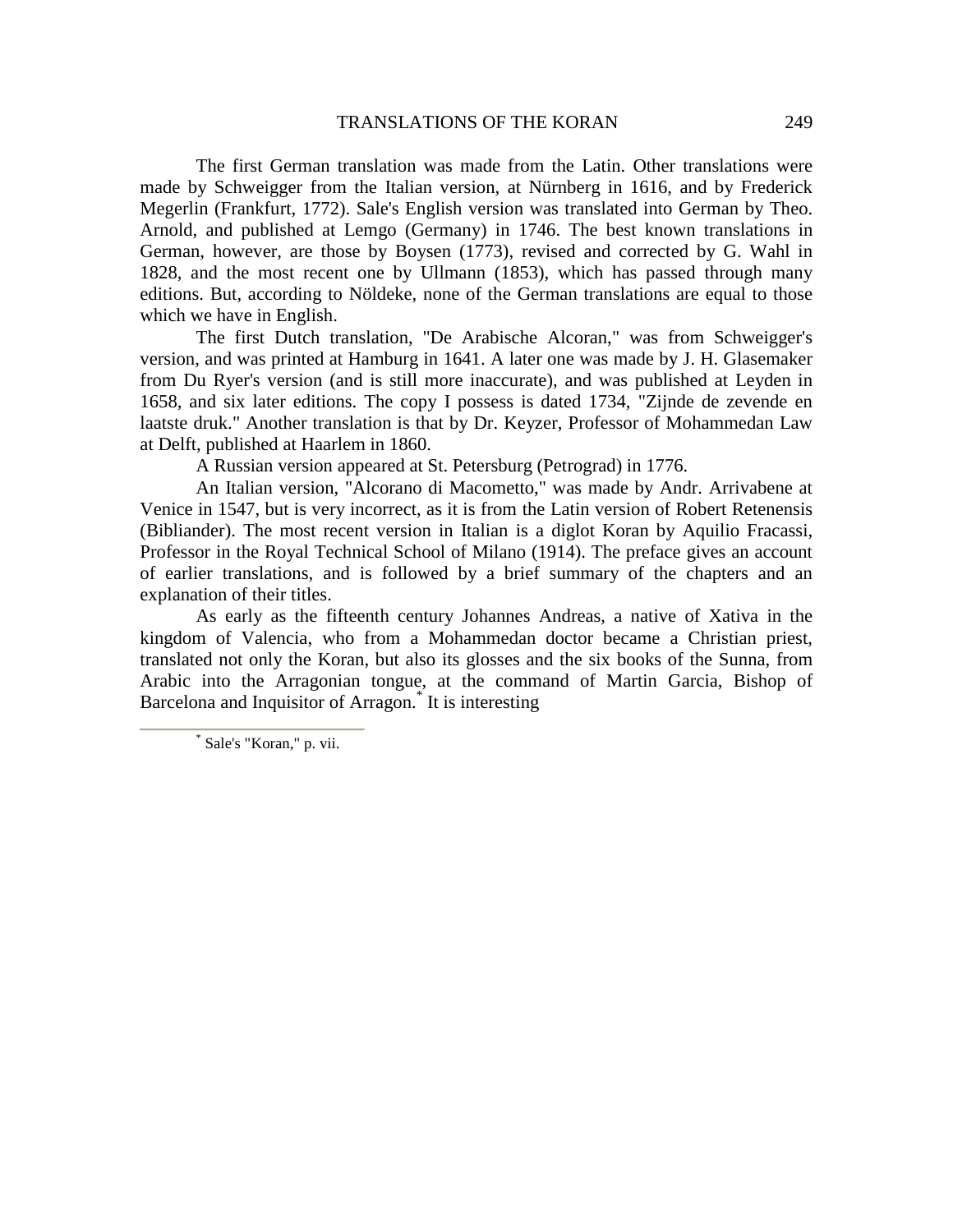to note this as perhaps the earliest version by a convert; we doubt Sale's statement regarding the Sunna!

Finally we may mention a polyglot edition of the Koran (Tetrapla), prepared by the savant Andrea Acolutho of Bernstadt, printed at Berlin in 1701, in folio. This gives the Koran in Arabic, Persian, Turkish, and Latin. The book is very rare.

Before we speak of the various English versions, which most concern the readers of our quarterly, mention must yet be made of a version undertaken in Esperanto by Khalid Sheldrake, of which specimens have appeared in the *Islamic Review.\** He states that Islam and Esperanto have a common ideal in view; that each strives for the breaking down of the "unnatural barriers of colour, creed and caste." We give below the translation of the 112th Surah and of the 1st in Esperanto:

"Diru: ke Allaho estas la Salo Dio La eterna Dio Li no havas idojn, nek estas ido Kaj nenio en la monde similas al Li."

"Pro la nomo de Dio la indulgema and malsevera, Laudo estu al Dio, la majstro de la mondoj Plena de kompato; Rego en la tago, de la jugo Al vi servu ni, kaj al vi ni pregu Konduku nin en la gusta vojo, En la vojo de tiuj, al kiuj vi afablas Ne de tiuj kiu koleras kontrau via volo Ne de tiuj kiuj eraras:"

The first English Koran was Alexander Ross' translation of Du Ryer's French version (1648-1688). He was utterly unacquainted with Arabic, and not a thorough French scholar; therefore his translation is faulty in the extreme.

Sale's well-known work first appeared in 1734, has passed through many editions, and is the most widely known of all English versions. He himself wrote: "Though I have freely censured the former translations of the Koran, I would not, therefore, be suspected of a design to make my own pass as free from faults; I am very sensible it is not; and I make no doubt that the few who are able to discern them, and know the difficulty of the undertaking, will give me fair quarter." Whatever

\* London, July, 1914.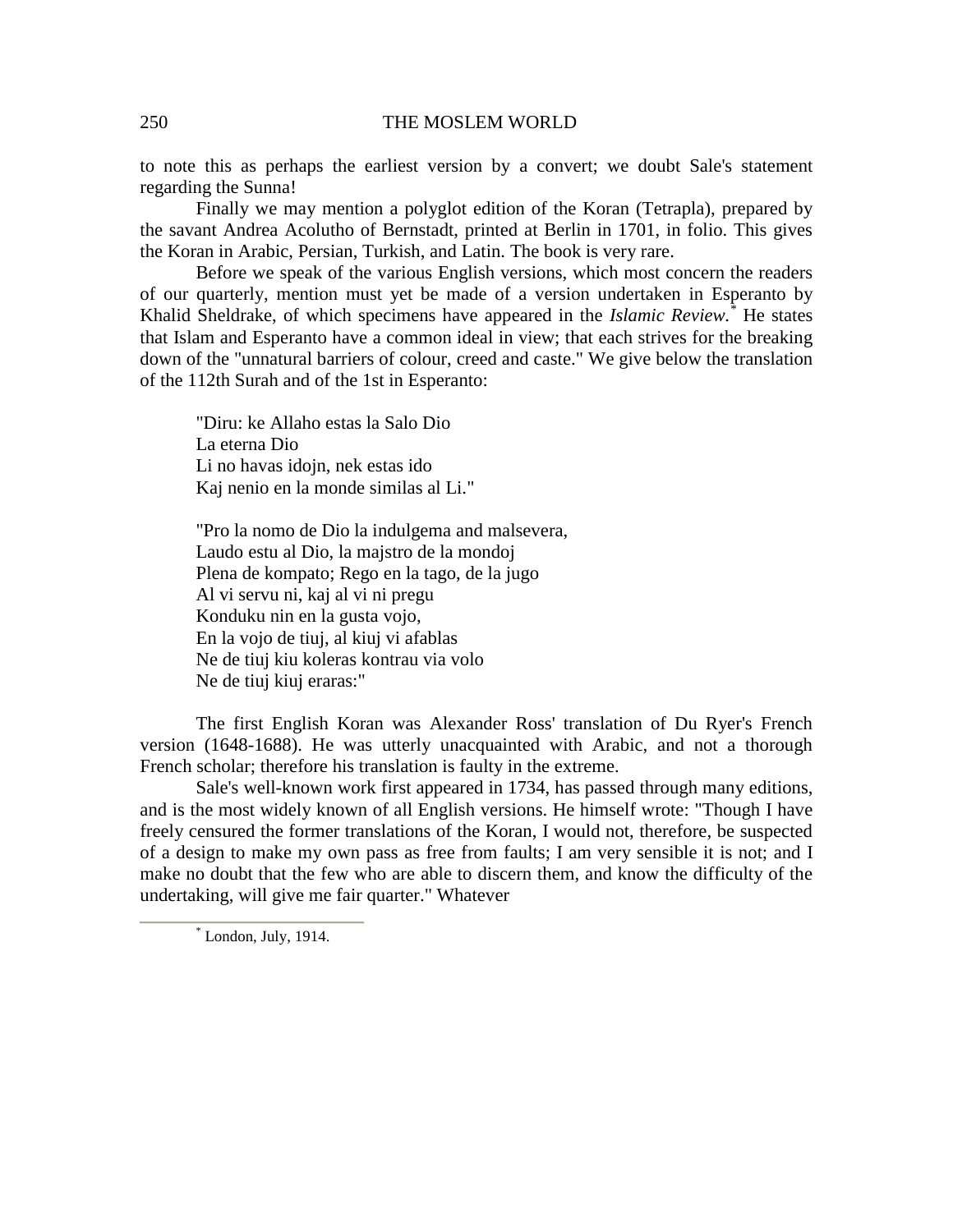faults may have been found in Sale's translation, his *Preliminary Discourse* will always stand as one of the most valuable contributions to the study of Islam. It has been translated into Arabic in recent years under the title "Makalat fi'l Islam," and is eagerly read by Moslems themselves. Sale's translation is extremely paraphrastic, but the fact that the additional matter in italics is, in nearly every case, added from the Commentary of El-Beidhawi, makes it the more valuable to the reader. This is the only complete English translation with explanatory footnotes, without which the Koran is scarcely intelligible.

In 1861 a new translation was made by the Rev. J. M. Rodwell. In this the Surahs or chapters are arranged chronologically. Dr. Margoliouth characterises this rendering as one of the best yet produced. "Not the least among its recommendations is, perhaps, that it is scholarly without being pedantic—that is to say, that it aims at correctness without sacrificing the right effect of the whole to over-insistence on small details." But this version also has many inaccuracies, especially in the use of tenses and particles.

Edward Henry Palmer's translation appeared in 1880 in the series, "Sacred Books of the East." He considers Sale's translation scholarly, his notes invaluable, but says that the style of the language employed "differs widely from the nervous energy and rugged simplicity of the original." Although Rodwell's version approaches nearer to the Arabic, Palmer states that in this also "there is too much assumption of the literary style." In his own translation he has attempted to render into English the rude, fierce eloquence of the Bedouin Arabs, and has succeeded, I believe, almost to the same degree as Doughty in his "Arabia Deserta." Where rugged or commonplace expressions occur in the Arabic, they are rendered into similar English; sometimes the literal rendering may even shock the reader as it did those who first heard the message. For example, in the chapter of Abraham, verse 19, Sale and Rodwell have softened down the inelegant text, but Palmer gives it fearlessly: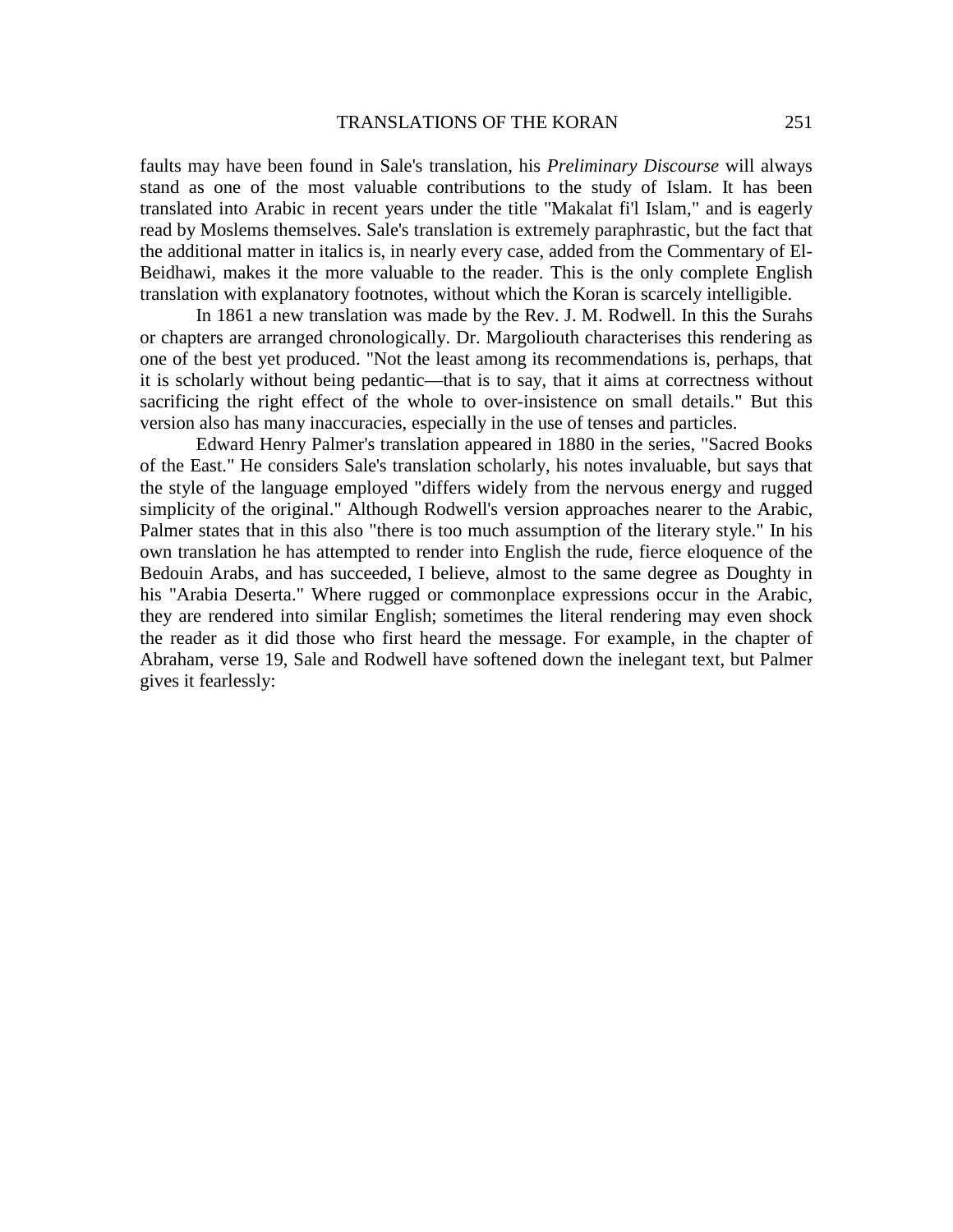"Behind such a one is hell, and he shall be given to drink liquid pus! He shall try to swallow it, but cannot gulp it down."

In addition to these the *Bibliotheca Orientals* mentions an Arabic Koran lithographed at Serampore in 1833, with an English translation on the margin.

We also have two English translations by Moslems, not to speak of a new translation which is promised by the editor of the *Islamic Review.* In 1005 the Holy Koran, translated by Dr. Mohammed Abdul Hakim Khan, with short notes, appeared from the press. This was printed in England. In 1911 Ashgar and Company at Allahabad published the Arabic text with English translation, arranged chronologically, by Mina Abu'l Fazl. In the admirable abstract of the contents of the Koran, the author introduces his readers to the principles of textual criticism. The chronological order adopted differs from that of Muir, Rodwell and Jalal-ud-Din, although most nearly approaching the lastnamed. The English translation is vigorous, independent, and although sometimes crude and too literal, will perhaps on this very account prove useful to students of the Arabic text. The following are examples of such literalisms which offend good taste, but which give the Arabic original: "For you is a lesson in the cattle; we give you to drink of what is in their bellies"; "We will brand him on the snout"; or, where the angels came to Abraham "And there came before them his wife with exclamations, and she beat her face and said ; 'Old and barren me!'" But this is not a blemish in the translation unless it be a blemish in the original, and the translation of some of the earlier Surahs, such as The Night, The Sun, and The Pen, are wonderfully well done. There are instances, however, where the author has shown his bias by a translation which is inaccurate, and, therefore, misleading. In the translation of two parallel verses, one referring to the death of John the Baptist and the other to that of Jesus Christ (Surah xix. 15 and 34), the same Arabic verb and tense is in the one case translated by the past and in the other by the future, to uphold the Moslem theory that Jesus Christ did not die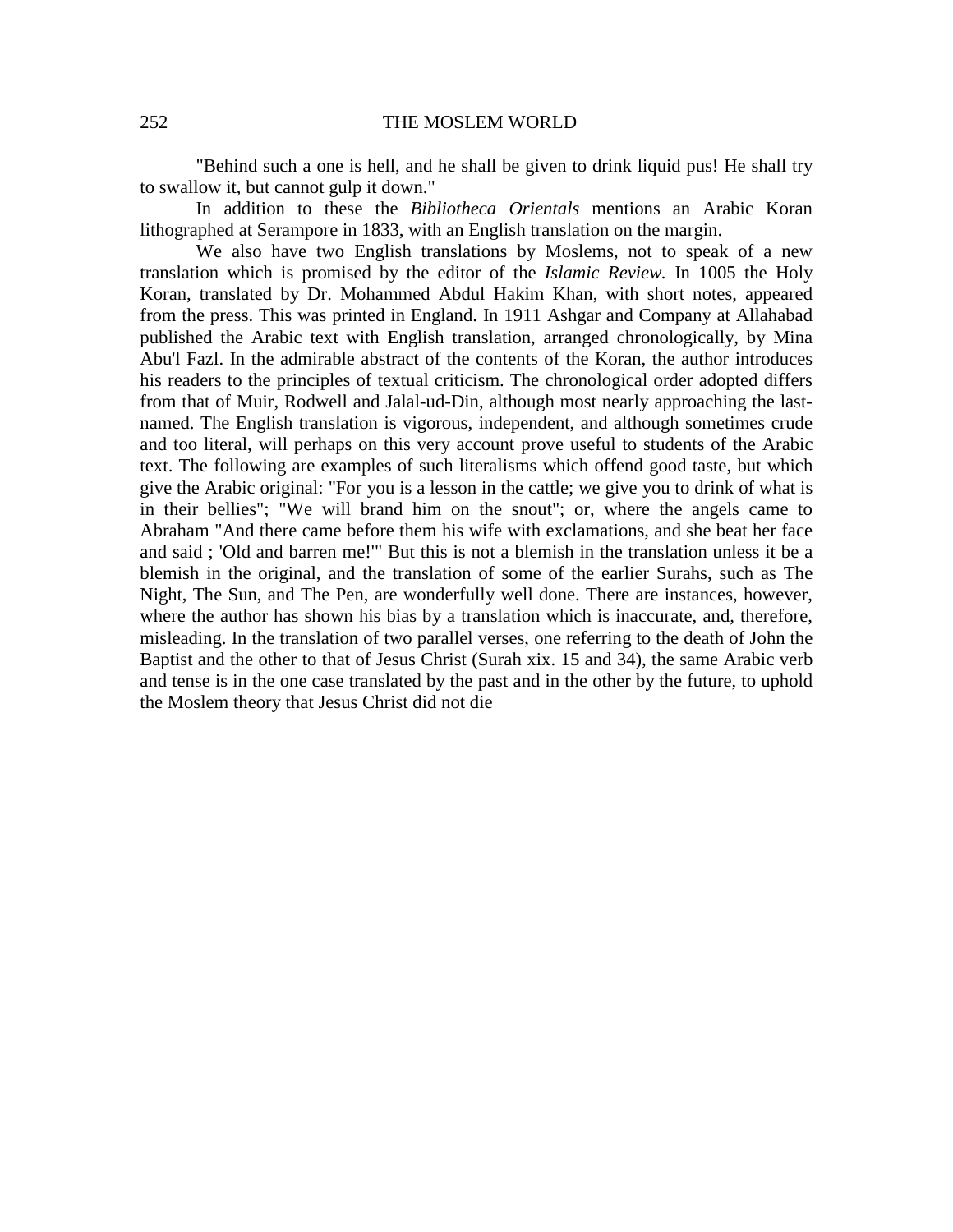on the cross, but will die after His second return:— "And peace upon him the day he was born, and the day he *died,* and the day when he shall be raised up alive." "And peace upon me the day I was born, and the day *I shall die,* and the day *I shall be raised up*  alive."

To sum up the facts in regard to the English translations, the reader has the choice of no less than eight versions of the Mohammedan Bible, four of them by Moslems.

The latest and most elaborate attempt at an English translation is that by the "Anjuman-i-Taraqqi Islam" at Qadian, of which specimen pages have just appeared from the Addison Press, Madras. The Arabic text in beautiful script appears at the top of the quarto page, followed by careful transliteration and a translation. The work apparently is being done by the collaboration of educated Moslems of the Qadiana sect in the Punjab. The commentary in English takes up more than three-fourths of the page, and is thoroughly modern in its attitude; but it is marred by its hopelessly sectarian character. The preface to the work throws much light on the whole question of Koran translation, as viewed by Moslems of the liberal school:

"It goes without saying that an English translation of the Holy Quran with copious explanatory notes and exhaustive comments is one of the crying needs of the time. This is an age of religious research. Everybody is desirous of having the first-rate information about the great religions of the world. And the need for such information is greater in the case of Islam than in the case of any other religion. No other religion has been so cruelly misrepresented as that of the Holy Quran. Besides answering the objections of the hostile critics we intend to present to the readers of all creeds and nationalities a true picture of Islam, which alone of all religions can solve the greatest problems of the age by its universality, grandeur, simplicity and practicality.

It is with these objects in view that we have undertaken this translation of the Holy Quran. And nothing could serve this purpose better than such a reliable translation with necessary comments adapted to convey the true sense of the Holy Book and to remove the misunderstandings under which many of the people are labouring, thanks to the misrepresentations of the Christian writers on Islam. Indeed, there are already a number of English translations, but they are mostly by Christian writers, who besides being insufficiently acquainted with Arabic, could not totally free themselves from religious bias, and many of their notes and preliminary discourses are calculated to mislead the reader rather than enlighten him."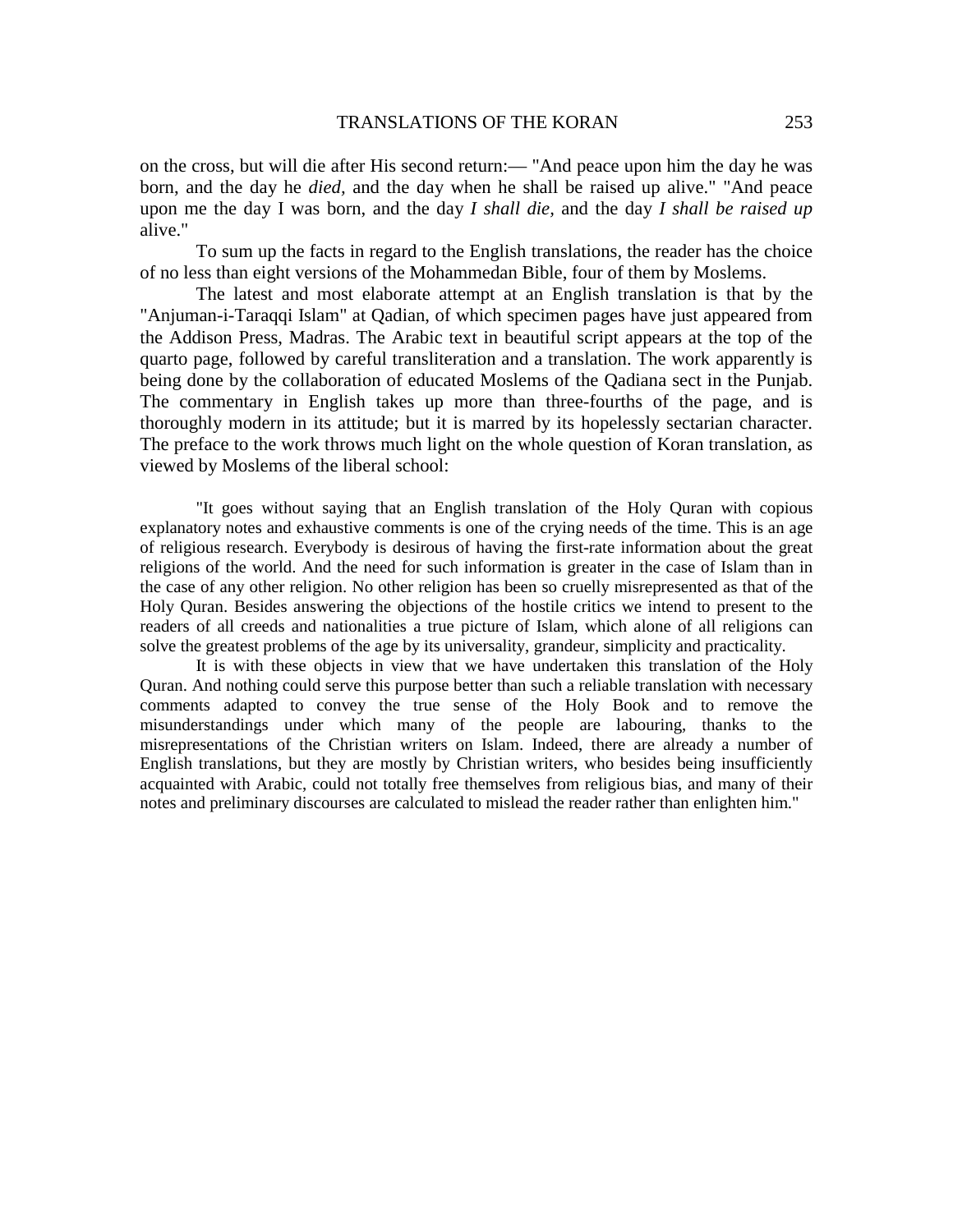For the comparison of four of these English translations of the Koran we give below in parallel columns translations of the Chapter of the Forenoon (XCIII.), according to the versions of Sale, Palmer, Rodwell, and that of the Indian Moslem, Abu'l-Fazl.

By the brightness of the morning, and by the night when it groweth dark: thy Lord hath not forsaken thee, neither doth he hate thee. Verily the life to come shall be bettor for thee than this present life: and thy Lord shall give thee a re-ward wherewith thou shalt be well pleased. Did he not find thee an orphan, and bath he not taken care of thee? And did he not find thee wandering in error, and hath he not guided thee into the truth? And did he not find thee needy, and hath he not enriched thee? Wherefore oppress not the orphan; neither repulse the beggar: but declare the goodness of thy Lord.

By the forenoon! And the night when it darkens! Thy Lord has not forsaken thee, nor hated thee; and surely the hereafter is better for thee than the former; and in the end thy Lord will give thee, and thou shalt be well pleased! Did He not find thee an orphan, and give thee shelter? and find thee erring, and guide thee? and find thee poor with a family, and nourish thee? But as for the orphan oppress him not; and as for the beggar drive him not away; and as for the favour of thy Lord, discourse thereof.

By the noonday brightness! And by the night when it darkeneth! Thy Lord hath not forsaken thee, neither hath he been displeased. And surely the Future shall be better for thee than the Past, and in the end shall thy Lord be bounteous to thee and thou be satisfied. Did he not find thee an orphan and gave thee a home? And found thee erring and guided thee; And found thee needy and enriched thee. As to the orphan, therefore, wrong him not; And as to him that asketh of thee, chide him not away; And as for the favours of thy Lord, tell them abroad.

### SALE. PALMER. RODWELL. ABU'L FAZL.

By the noonday brightness. And by the night, when it darkens. Thy Lord hath not forsaken thee, neither is he displeased. And surely the Hereafter shall be better for thee than the former; And in the end thy Lord will give to thee, and thou shalt be well-pleased. Did He not find thee an orphan, and give thee a home? And found the (*sic*) erring, and guided thee? And found thee needy, and enriched thee? Then, as for the orphan, oppress not him; And as for him who asks, chide him not away. And as for the favour of thy Lord, tell it abroad.

There is no doubt that the chief charm of the Koran, from a literary standpoint, is its musical jingle and cadence. This an English translation cannot reproduce. Yet attempts have been made by Richard Burton and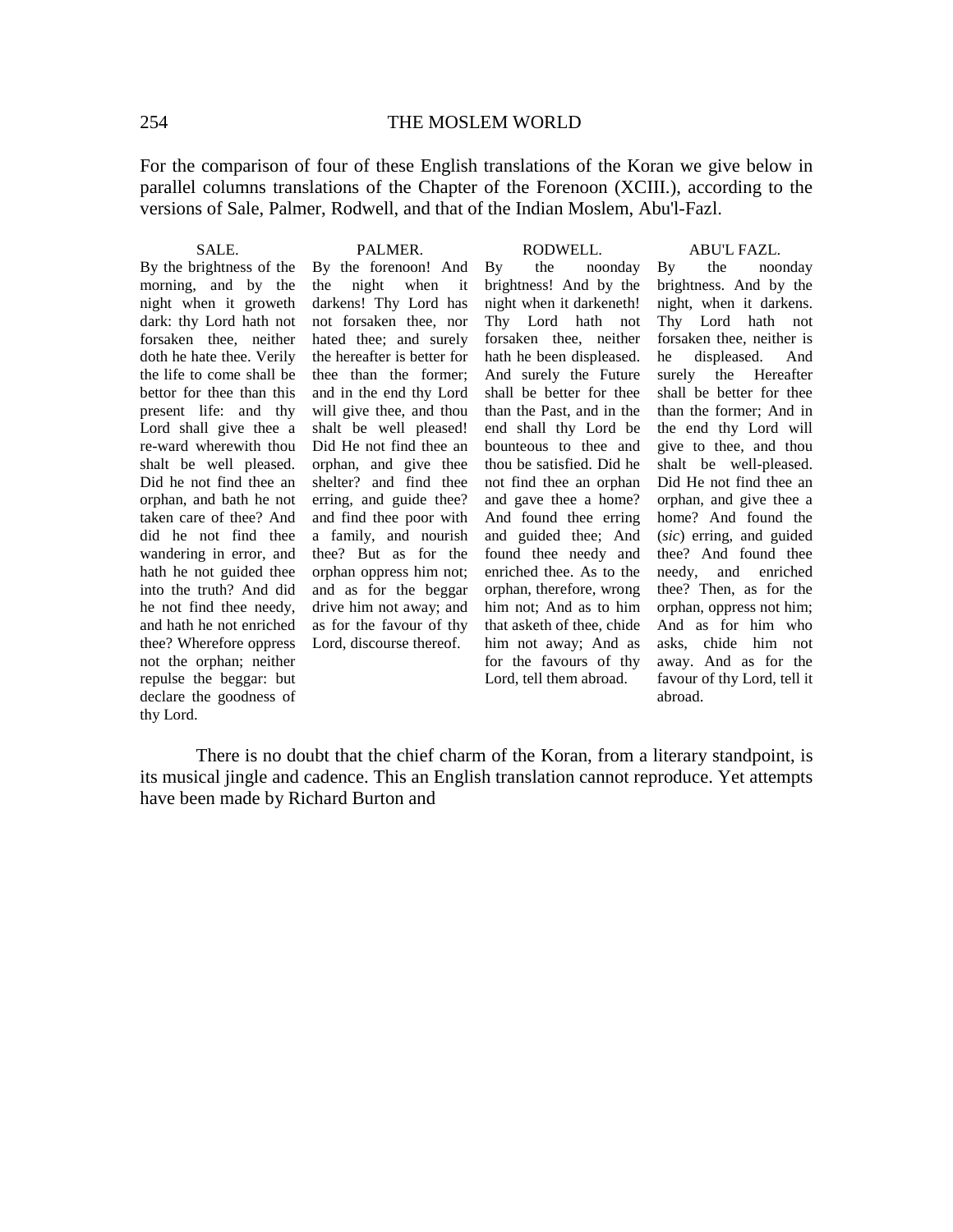

A page from a Polygot Koran, Arabic—Persian—Urdu.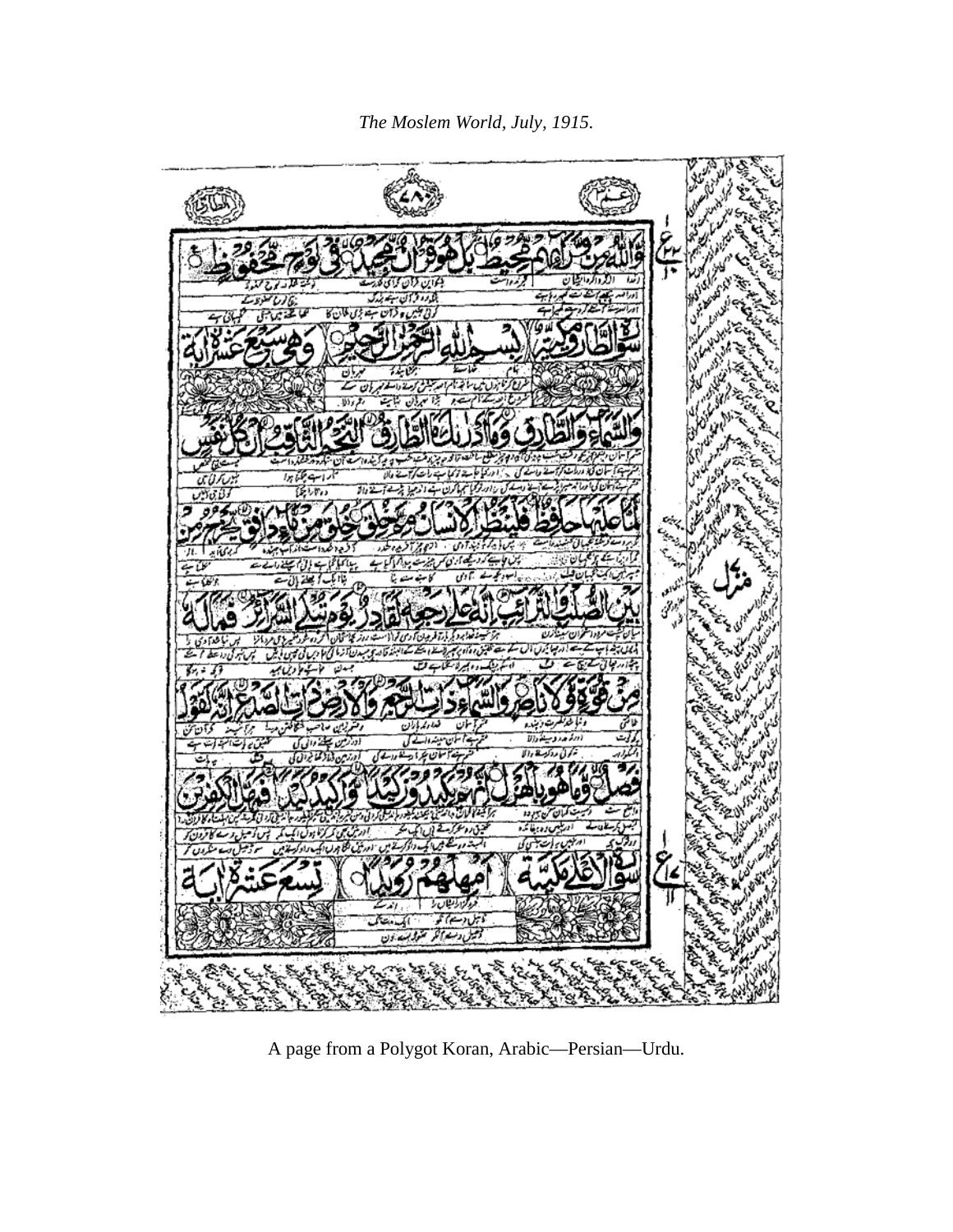*The Moslem World, July, 1915.* 

双摩拜耐器 人人  $\overline{n}_{\rm diff}$  and  $\overline{n}_{\rm eff}$ 乃呐来懒抬台其力利旦乎 之較計等那領別 乃路眉哑又 路眉强又<br>必啜为開, 人等那的信鼎見未們他(語 لموة لا # # # 那的子膝来站立是們他国

A specimen page of Chinese Koran Commentary.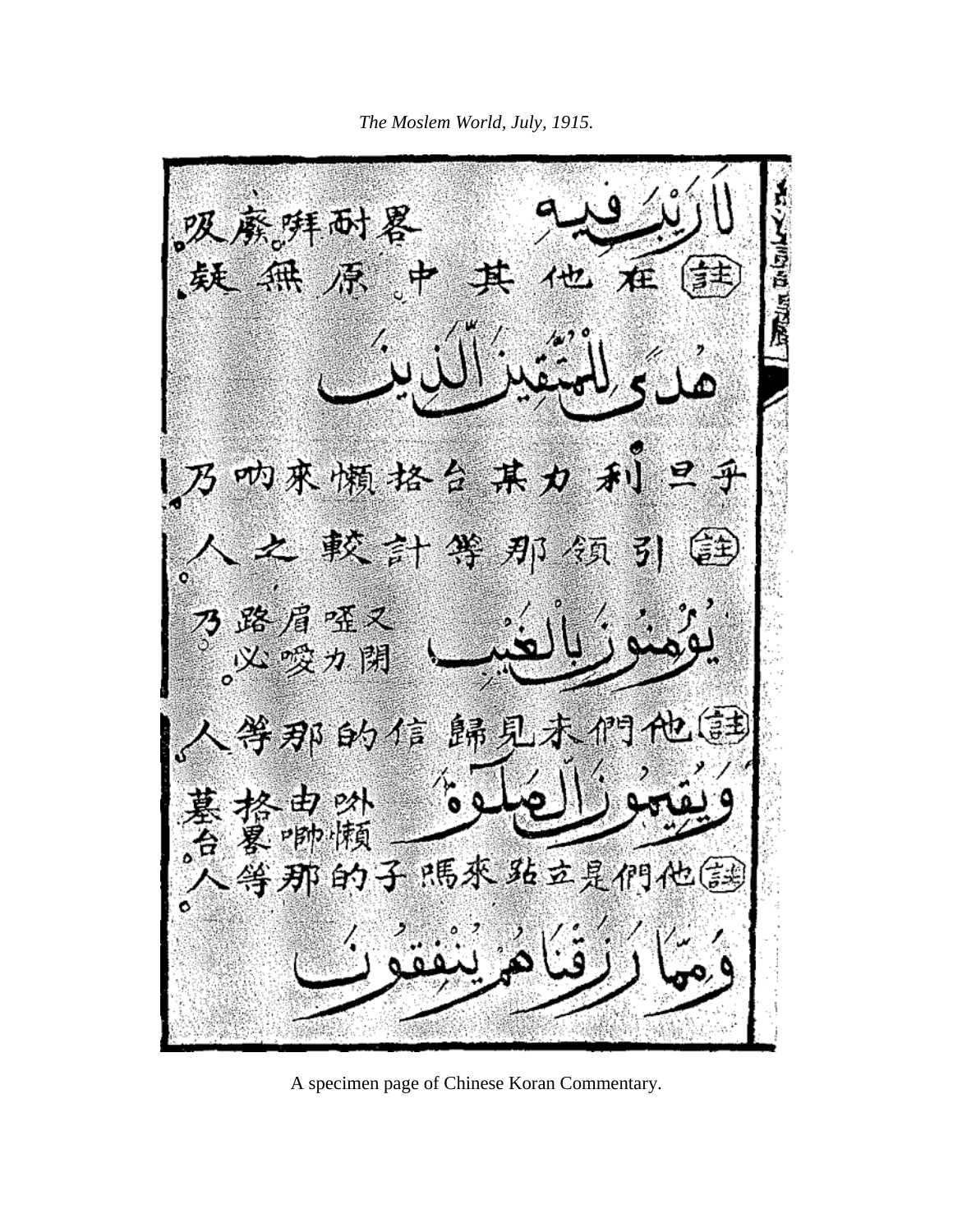

A page from the Arabic-Javanese Koran published at Batavia.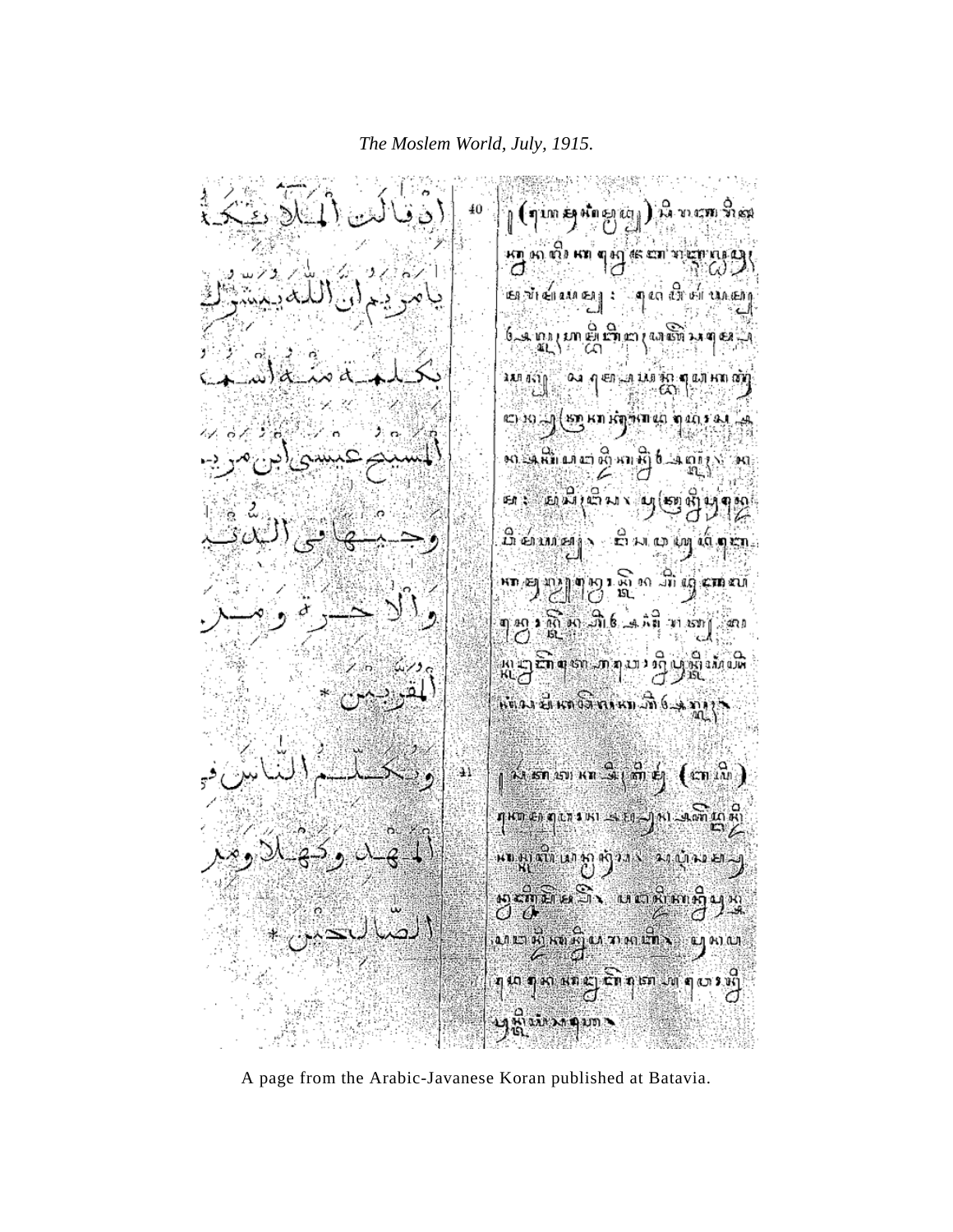প্রা আল্ এনীম।

 $163.25 - 1$ ومنازعته **They ship** ভাষালিক 骨化玻璃 व्हिशाम, अवर  $-50.751$ दवि স্তাঞ্চামিংগৰ উপয ংস্করোগধ্যে খার আমেৰ Î こんない 人の にっぽ ż ই ছা Пĺ ক্ষ্মিকাম, তথাশি খোগা বলিও, এবং আনহা ভাষায়িগের নিকট স্থত বৰ ায়্লে রিনে একড 计分类学 ائ ⊛ وإبن কিত ভাষাৰিসের অধিকাংশ বোক অফাত আছে। 罗伯特克 ≹म¦न আনে, এইয়াপ र देख ভাহায়া যে করিলে, کد নহীয় অন্ত এফ একটী শুক্ত স্বিভাছি--- সম্বা ও জীনদের শরভান সকল<sup>্</sup>  $\rightarrow$ 'আগার এইস্কুপে অ'মিরা প্র'ডোক 建筑 টীকা ৷ > কাদেরগণ হস্বাধ নাহেয়াক বলিবাছিল, তুমি যদি বোরাই হস্ত হও, তাহা হইলে আগ্রান হইতে এক মন কেয়েয়াকে নানান 法法定决定法律法律法律法律法律法 कब्र , जिस हिंदि आशा करिएड अनारेश पहेंचा पर अध्यय बढ़ाई कडियांकितम, राम राम नाम बलिए अपना जानावा जानावा बाकामक এর কেতেরাকে তরতে করিসেও তাহায় ইয়ান আদিবে বা '। কৌরাণের অনেক হাবে কারেছগায়ে এইজন বাংসার উল্লেখ বেবিতে পাওয়া याः कियं श्याम गर्भगरे अकल डेस्ट पार अदिश प्रकारक, 'शास्त्रशां चर्यार बाल्का कविः) (बारात इत्य, बार जाति अक्कल यात्रतक .<br>যাত্ৰা '' পাঠক এই বিষয়ে এই হয়াত্ৰকা, ৩১ এবং ১০১ আমেৰ ও ছয়া আৰু ইস্ত্ৰাণের (৩) ১৮০ আমেৰ পাঠ করিবেদ। ৰ্গানাৎ-উজ্ভেলানীয়ের ২ পতের শৃত্তাহ লিখিস্ত আছে বে, <sub>তেওঁ</sub> ১ এগ্রে কর্মা<sub>ত পূৰ্ব দ্বাৰা দুর্শাপন " ছুর্গা</sub> ( গলে গলে) শংস্বর হিছ ভিন্ন গুরু-প্রস্কৃতির ভিন্ন পাঠ পেথিতে পাওরা গাছ। '' অর্থাং, কোরাণের এই সাকা তহরীক এই গাছ। २ - -२२ : या(४२७ लिथित आंदर दि, ८चारा : अटकाम 'नरीड सना अस नक्ष, अवीर नक्रद्राल, विद्युत कविषारक्षण, देख दन से नरीट सांस তরিতে গগৈয়। কোয়াগের অন্য এফ স্থাবেও টিক এইয়াপ শিক্ষা পাওয়া যায়, যথা :-.<br>وَمِمَا ٱلْعَلَّمْنَا ۚ مِنْ تَبْلِكَ مِنْ لِّسُوْلٍ وَّلَا نَبِيٍّ إِلَّا لَا نَعَلَّنِى ٱلْقَبَى الشَّبْطُنُ مِنْ বর্গং, "আসনা তোষার পূর্বে ( হে হরগং ) এমন ওলান রহল ও নবী ওপরণ করি নাই গে, সে গব্ব পাঠ করিত তথন পরতান তাহায় गार्थिक प्रशा (किन्नु) जिल्ला करव नाई।" ( एजा आगु-इस (२२) अरेडर ८३ ( ) कविठ आदि रहे, उन्हे मसड मर्श्वर मोरेस अस्तिक्री चनार नाठ वस्तिरे रेखांड आशामिताव त्वरजानित्वर नाथ अंतम बनिश बनियन, सेशमास अकांवर बारंगोड : जिस सिनी भाव राष्ट्रे सेकिस अना g: लिउ व अधिक रहेशा पनिःसम . यं, गडकान जो मयत कथा आयादक पनिःख निवारेशक्ति । पहेलाणि पत्नारितः अमिन्तिहरिहा नामक সুসলস্বাৰ কেডাংস এইজন্মে বিবুত হইষাতে, وْرِإِدِ رَسِيلِ اللَّهِ صِاحِمٍ بِمُنْكَةٍ وَالنَّعْجِمُ فَلَمَّةً بَلَّغٍ اقْرَاديتُم لِلانت و العزي ر صفاة المثالثة الاخرى القيئ الشيطان عَلَمْنَ بَسِبَانِه اتِمَكِ ۚ العَرافيس الْعَلَى و آن هَفَاعِقَهُمْ القرنجي نقال العَشرةون ما ذكر البقفا بعثمير تبل اليوم 大学 ひとき かんめい مَسْتَجِبَةً بِمُوسِّجَةٍ وَأَعْمَلِونِ صَفَّالَ اللهِ وَ مَا أَوْسِلْهُا ۚ مَنْ تَبْتَلُكَ ۚ مَنْ رسول ولا نَبِي ادْ اذَا تَعَفَى القَبَى الْمُتَعَطِّلَى 的法最容器 অৰ্থং "সংক্ৰমান ( উাহাৰ উপৰ ৰেণেৰ পাতি ও আশীৰ্জাদ বৰ্ষুত ) শহাতে হয়া আক্ৰমৰ পাই সৰিতেছিলেন, পাৰ হয়দ ভিনি এই ৰাষা থাৱ হাসেন, 'পনৱৰ ভোনয় কি আব্দোহ, আল-আহোত অপৰ তৃতীয় মনথিক সেবিয়াহ?' অগন শহতান জাহায় ওৰাগতে 4१ वादासणि दिश्कम वदिशक्ति, 'देशेशः श्वीदय ७ वशाला मण्डा कुमारी ७ अशिरत मनादर जाता करा राह। कोशी अभिनिक्षेत्र গগৈস, ' তিনি আয়াৰের বেষতা সংগত উভয় ৰসিবাহেন।' অনন্ত ' গুড়ি সন্ময় কমিদেন'ও ওহোৱা 'বেছলা-'জয়িত, এইং ওৎপাত এই আছেৎ নালেৰ হইত, ' আৰম তোমাত পূংষ্ঠ ( হে মতশুদী) এসম কোৱা হগুল বা নৰী শেষত কৰি ৰাই ৰে, যে বগুন পাঠ কৰিত, ' তুৰুৰ পুচতান ij তাহার পাঠের মধ্যে ( কিব্ল ) নিকেণ খয়ে নাই। ' " পাঠক প্রহা আলু হয়ের (২২) বচল আর. ও উতাহ জীবা পাঠ করিকে এই মটমার বিষয়েরিত विवदन अध्य इंदेशन । **LEASE CONTRACTOR AND** THE REPORT OF THE REPORT OF THE REAL

A page from Rev. W. Goldsack's Bengali Translation of the Koran, with Notes. (Published by the C.L.S.I.)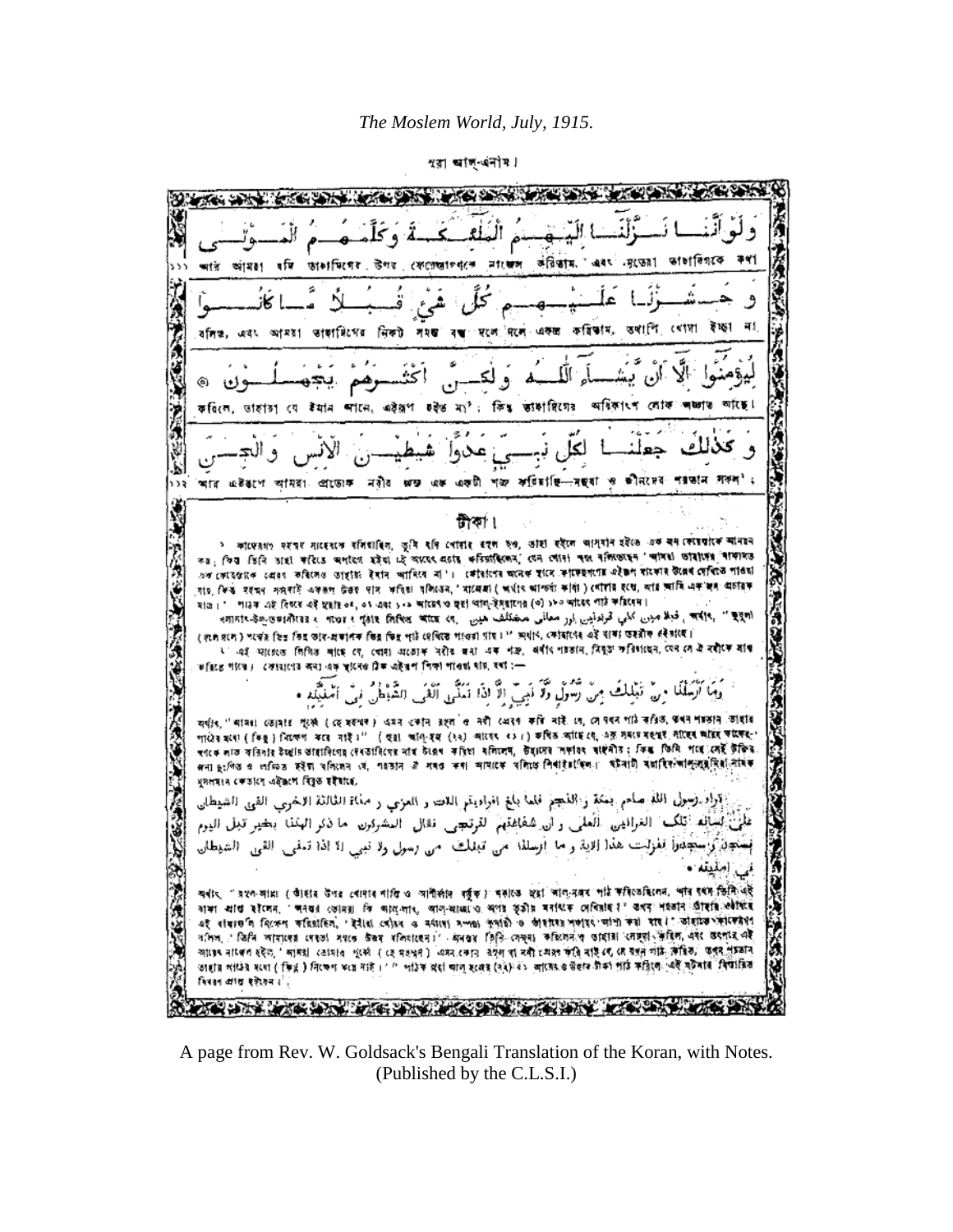others to acquaint English readers with this element of poetry in Mohammed's revelation. The following version of the Surah, already given, appeared in an article in the *Edinburgh Review* for July, 1866, and although it may not equal the Arabic, it is, to say the least, more interesting than any of the ordinary prose versions:

"I swear by the splendour of light And by the silence of night That the Lord shall never forsake thee Nor in His hatred take thee; Truly for thee shall be winning Better than all beginning. Soon shall the Lord console thee, grief no longer control thee, And fear no longer cajole thee. Thou wert an orphan-boy, yet the Lord found room for thy head, When thy feet went astray, were they not to the right path led? Did He not find thee poor, yet riches around thee spread? Then on the orphan-boy, let thy proud foot never tread, And never turn away the beggar who asks for bread, But of the Lord's bounty ever let praise be sung and said."

# II.—VERSIONS IN ORIENTAL LANGUAGES.<sup>\*</sup>

One of the earliest versions of the Koran for the use of Moslems was the translation made into Urdu by the learned Sheikh, Abd-ul-Kadir Ibn-i-Shah Wali Ullah, of Delhi, in 1790. This has appeared in several editions, lithographed, with the Urdu text interlinear with the original.† An Arabic-Persian interlinear in two volumes was printed at Calcutta in 1831; Brunet also mentions a lithographed Persian interlinear translation (Ispahan, n.d.). The latest edition is a polyglot Koran in folio, lithographed in two colours at Delhi by the Farooki Press, 1315 A.H., and entitled *Koran Majid, Terjumat Thalatha.* The introduction is in Urdu, and the interlinear text gives first the Arabic, followed by a Persian translation, an Urdu free translation, and an Urdu literal translation. The Persian translation is by Shah Rafi'-ud-Din. A facsimile, reduced, of one of the pages of this beautiful volume, is given herewith. In addition to the text a running commentary is given on the margin, both in Urdu and in Persian. In Persian we have other

<sup>\*</sup> *Cf.* Jean Gay: "Biliographie des Ouvrages rélatifs à l'Afrique et à l'Arabie," Paris, 1875. Brunet: "Manuel du Libraire" (art., *Mahomet*). J. Th. Zenker: Bibliotheca Orientalis," Leipzig, 1861.

<sup>†</sup> An edition in two volumes was printed at Hugly in 1248 (1829).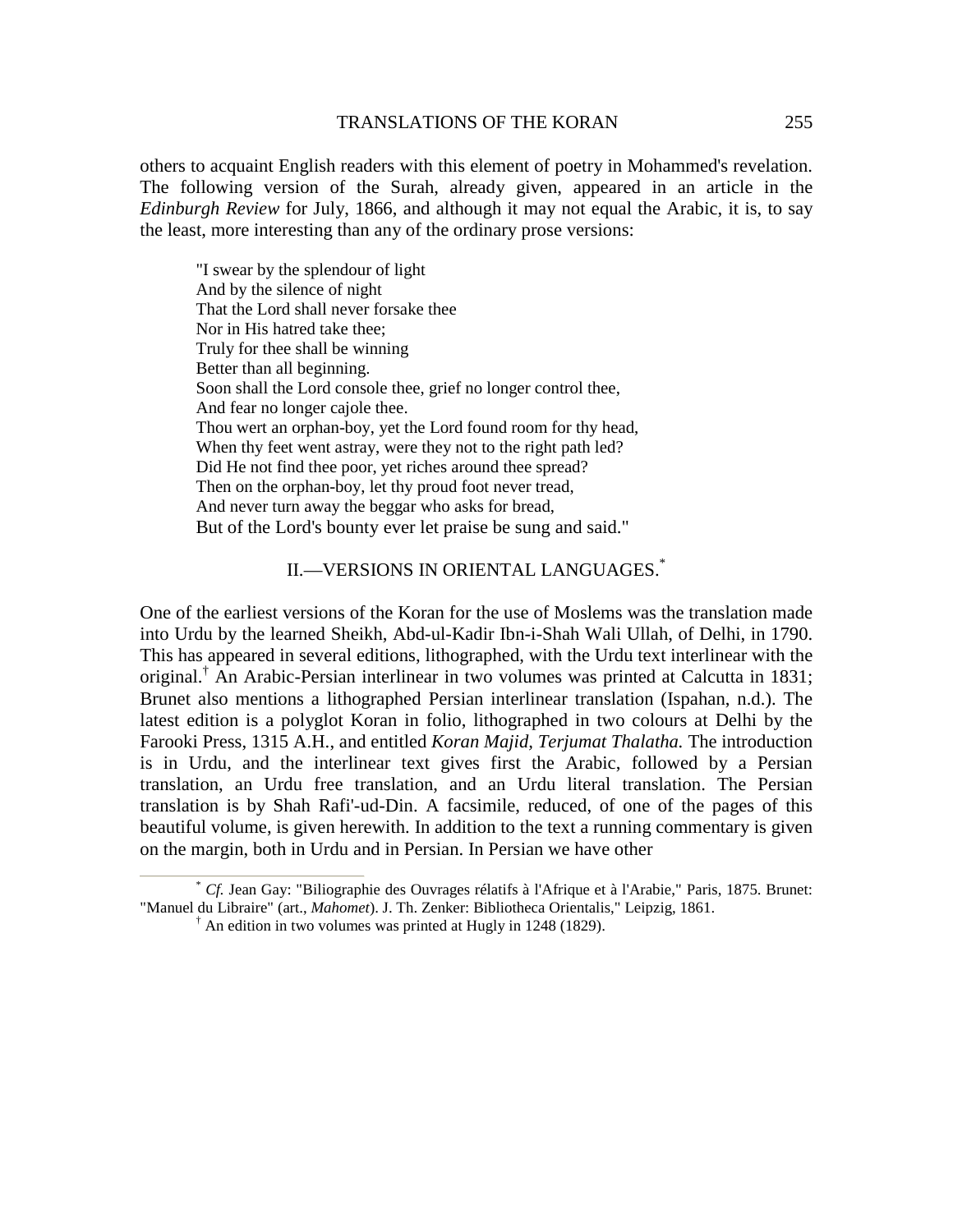editions of the Koran with explanatory notes on the text, or attempts at literal versions. A scholarly translation of the Koran into Urdu was also made by the late Rev. Dr. Imad-ud-Din, of Amritsar, India. This was the first translation to be published in Roman-Urdu characters, and through the Christian Mission Press at Allahabad it has been widely circulated throughout India.

Rev. Dr. Ahmad Shah, S.P.G. missionary at Hamirpur, U.P., has recently given us the Koran in Hindi translation from the original Arabic. The language is said to be idiomatic, and the paragraphs are arranged according to the thought of the text.

It is not generally known that the Malay version of Beidhawi's Commentary on the Koran contains an inter-linear translation, sentence by sentence, with the Arabic text. Two or three editions of this commentary have been published, and it is sold throughout the Dutch East Indies.

According to Hughes, a translation has also been made into Pushtu, and another writer speaks of one in Gujerati. I have not been able to secure information, however, in regard to these versions.

From the *Terjuman* (quoted in the *Revue du Monde Musulman,* IV., 634), we learn that: "Les Musulmans d'Adjari, aux environs de Batoum, et des régions avoisinantes, ne parlent et ne comprennent que la langue grouse [*sic*]. Pour faciliter leur instruction religieuse, le Coran à été traduit récemment dans leur langue; l'auteur de cette traduction se nomme Mir Yanichouyli." One would like to know more accurately concerning this version for so small a population.

Some of these translations, however, especially the earlier ones, are not, correctly speaking, translations of the text; rather they consist of a commentary in the vernacular on the Arabic text, which sometimes is transliterated. A Chinese Commentary on the Koran is an example. In the *Revue du Monde Musulman* (Vol. IV., p. 540) a full account of such a commentary is given by M. F. Farjenel and M. L. Bouvat. The work is in octavo, but gives neither date nor author's name. It is entitled *King han Tchou-kiai heueting* (The Sacred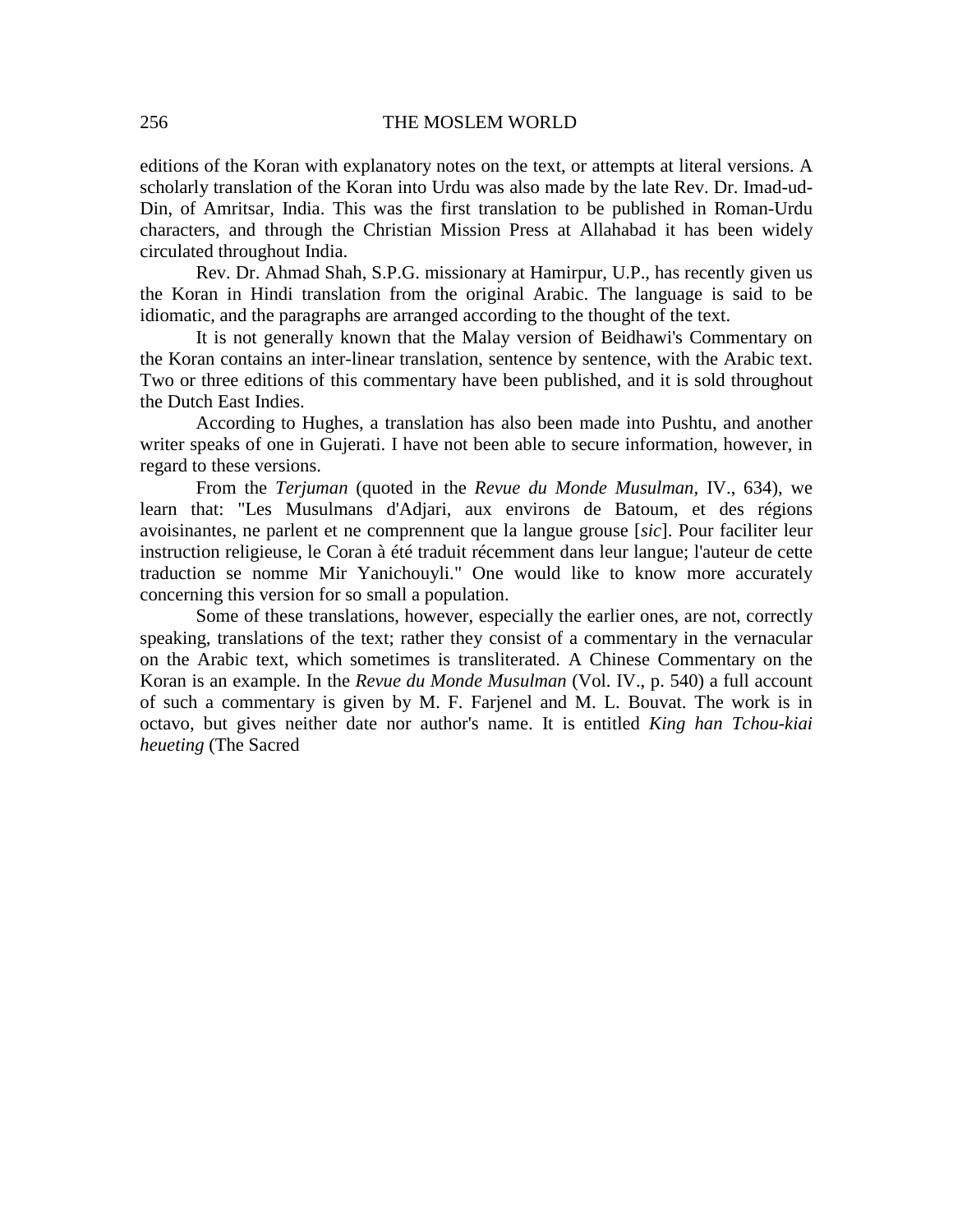Book explained in Chinese, and clearly divided into Sections).

"The Chinese phonetic rendering, in this part of the book, is indicated after the Arabic text, and the Chinese explanation follows. It is noteworthy that the Arabic text itself is not translated, the Faithful doubtless being supposed to understand it. The notes in Chinese which accompany each Arabic phrase, form an annotated explanation of the prayer or of the text, written in colloquial language. All the rest, after the Fatiha, is composed entirely of verses of the Koran, likewise translated into the language of the common people."

To give the reader an idea of what such a translation means, we give below the comment on the words "King of the Day of Judgment," in the first Surah.

*Maliki yaumi'd-din.* (In Arabic character).

*Ma li kee yao minn ting.* (In Chinese character).

"This expression has twelve Arabic characters. With the thirty preceding characters, this makes forty-two. On the basis of these forty-two characters Allah has created forty-two kinds of diseases of the human heart. To every man who, during prayer, recites these words with true devotion, Allah will grant the cure of these forty-two moral illnesses."

The *word* "Amin" (Chinese: *A mi nai*) *is* thus explained:—

"This word has four sacred characters which designate four saints: *Alif* stands for Adam; *Mim* for Mohammed, the apostle of God; *Ya* for *Yahya* (John); and *Nun* for Noah. Those who recite these characters accurately will receive the honours and dignity pertaining *to these* four saints, on the Day of the Resurrection."

A translation of the Koran in Javanese appeared in 1913 from the Semarang-Drukkery in Boekhandel, Batavia. It is issued in parts of about a hundred pages. The print and text are exceptionally good (see facsimile); the footnotes in Javanese are textual and not explanatory. This translation was made by Mr. Ngarpah, who calls himself "Servant of the Sultan of Turkey." He was once a Roman Catholic convert, and then turned back to Islam. The Javanese students at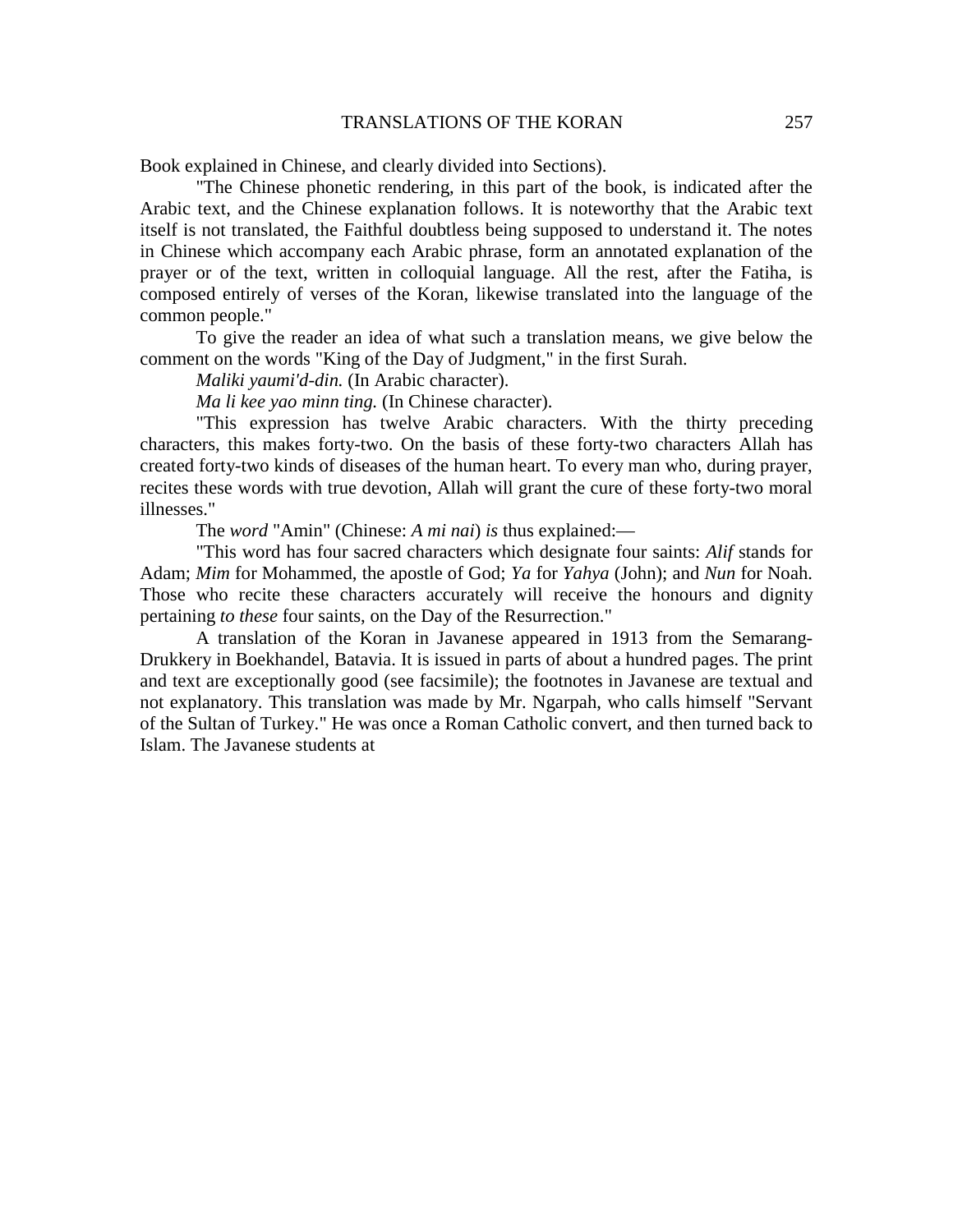El Azhar were greatly interested in this translation when I showed it to them. An earlier translation in Javanese character is mentioned by Brill.

In 1908 the Rev. William Goldsack, a missionary of the Australian Baptist Society, undertook the translation of the Koran into Bengali. It was a bold but strategic venture on literary lines, and has already had great effect among intelligent Moslems. The Koran printed in this fashion (see facsimile) with Christian comment and the explanation of difficult passages, can well be made a schoolmaster to lead Moslems to Christ. One may hope that this method will find imitation in other mission fields and other languages. Efforts in this direction are sure to meet with opposition, as was the case with Turkish versions.

In the days of Abdul Hamid a translation of the Koran into Turkish would have been an impossibility, owing to Moslem prejudice, yet during his reign copies of the Arabic Koran with Turkish Commentary in the margin, were freely published. A beautiful edition of such a Koran was printed at the Bokharia Press, Constantinople, A.H. 1320. After the declaration of the Constitution, the translation of the Koran into Turkish was begun simultaneously by different writers. It aroused not a little stir in Moslem circles, and the undertaking was opposed by those of the old school. The earliest translation that appeared was entitled "Terjumat el Koran," by Ibrahim Hilmi, and was printed at Stamboul about two years ago. Another translation appeared in the Turkish bimonthly, *Islam Majmu'asi,* edited by Halm Thabit. The translator signed himself *Kh. N.*  So far only thirteen numbers of this journal have appeared. The Director of the Khedivial Library at Cairo, who showed me the magazine, expressed his opinion that the enterprise had been stopped by the Turkish Government, and feared that all copies of the paper so far issued would be confiscated and destroyed. Ahmed Effendi Aghaieff, in the *Jeune Turc*, advocates these translations as a necessary religious reform, a sign of the times, and as the only way to reach the masses with the truths of Islam. He wrote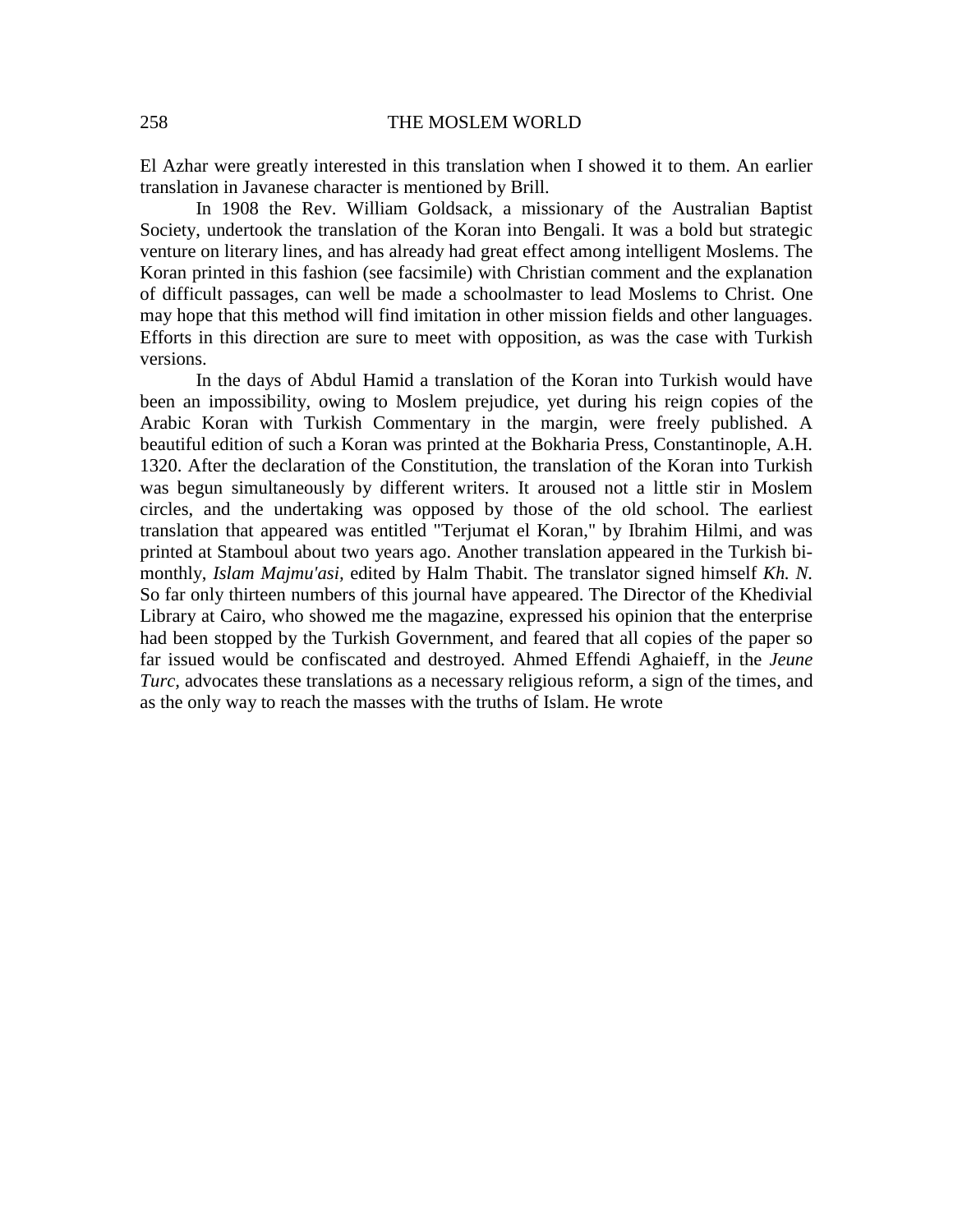"We must begin this (translation) at once, and show the people that it is possible to reach the authentic foundations of our religion. First in rank of these is the Koran. Till now the ordinary Turk read this, committed it to memory, said his prayers and had his communion with God, absolutely without understanding the sense and content of what he read or prayed. Naturally his readings and prayers made no such impression on his heart and soul as we should expect from the reading of a holy book and the recitation of a prayer. Reading and prayer were both mechanical; here was one of the principal causes of the impotence of religion as an educational force, and this obstacle must be removed.

"It is this thought that has led to the translation of the Koran into Turkish; and the remarkable thing, and that which shows how ripe the time is for this enterprise, is that the translation has been begun in quarters utterly at variance with each other in their tendencies. An entirely new religious era is opening in Turkey. We can already foresee that it will be big with beneficent results for the country; and the country is so ready for such work that the protests against the translation have been remarkably feeble and have not even attracted general attention."

The hope expressed in this editorial, however, was not realised. Neither of these translations have so far been completed, the Sheikh-ul-Islam himself having forbidden all translations of the sacred Arabic text into Turkish. Even an appeal to the Grand Vizier, we are told, met with no response. There is no doubt, however, that after the war those who have begun this translation will complete it. The spirit in which it was undertaken is well indicated by Ibrahim Hilmi's preface, from which we translate two paragraphs as they appeared in the *Aegyptische Nachrichten* (Cairo) in a review of the work :

"To confer a favour upon my countrymen, I have decided to translate the noble contents of the Holy Koran into simple and smooth Turkish. It is true that earlier Turkish Commentaries on the Koran, or Korans with explanatory notes, have appeared, but all these works were published in obscure and classical style, and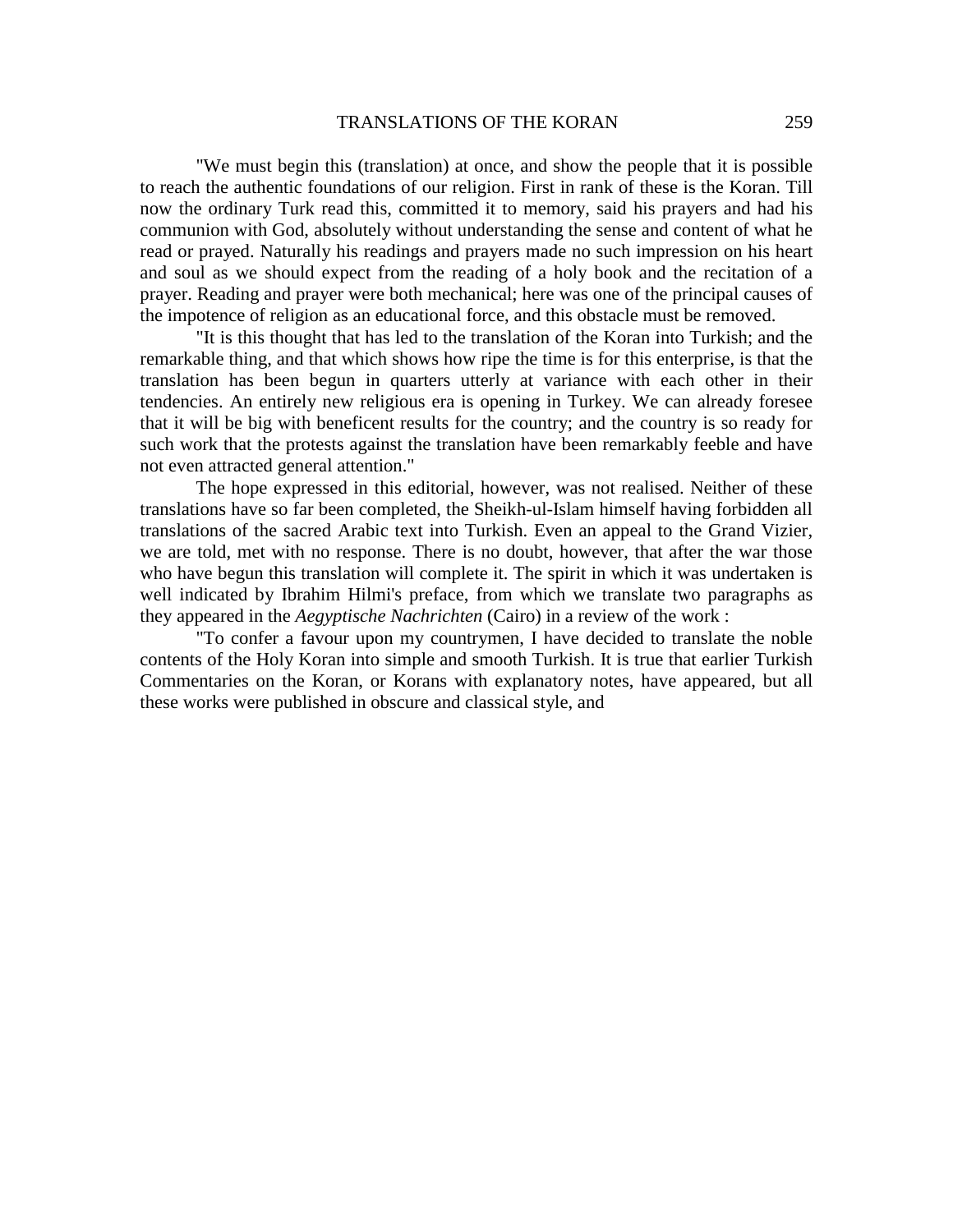did not give the meaning of the text clearly, so our Moslem brethren received little benefit from them. In my youth I learned the whole Koran by heart and became a *Hafiz*. Even now I can recite the Koran with the right intonations, but nevertheless I did not understand hardly a single phrase; and this is the case with hundreds of thousands among the Moslems. They have spent their youth in learning the proper recital of the Koran, have even learned it by heart, but of the meaning of the Holy Book they understand nothing. The foundations of our faith are unknown to them.

"Truly the Koran did not descend from heaven merely as a masterpiece of beautiful Arabic eloquence. Non-Arabic speaking nations have rightly expressed the desire to know what the book contains. Everyone cannot learn sufficient Arabic to understand the Koran, nor have they time to wade through twenty volumes of Commentaries. Since I have for a long time laboured in my native country with patriotic zeal for its intellectual and social reformation, I have now the special wish to give a version of the Koran in the language of the people. The translators have done their best to help all the readers, especially the youth at school, to a right understanding of the sacred text, and have, therefore, used simple language. The reader will not misjudge my religious object and my good intention in this work. Even when the Turk reads his Koran in Turkish he will not abandon the use of the original text and the commentaries. May God bless my undertaking and this new translation."

To sum up the result of our investigation. The Koran has been translated into twelve European languages, and, not counting the polyglot editions, we have in these languages thirty-four versions (no less than eight in the English language alone). In Oriental languages we have been able to learn of some ten versions, and in the case of one or two of these the information seems doubtful. When we remember that this work of translation has, with a few exceptions, been the work of Western scholars, Orientalists and missionaries, the contrast between the Arabic Koran and the Bible, the